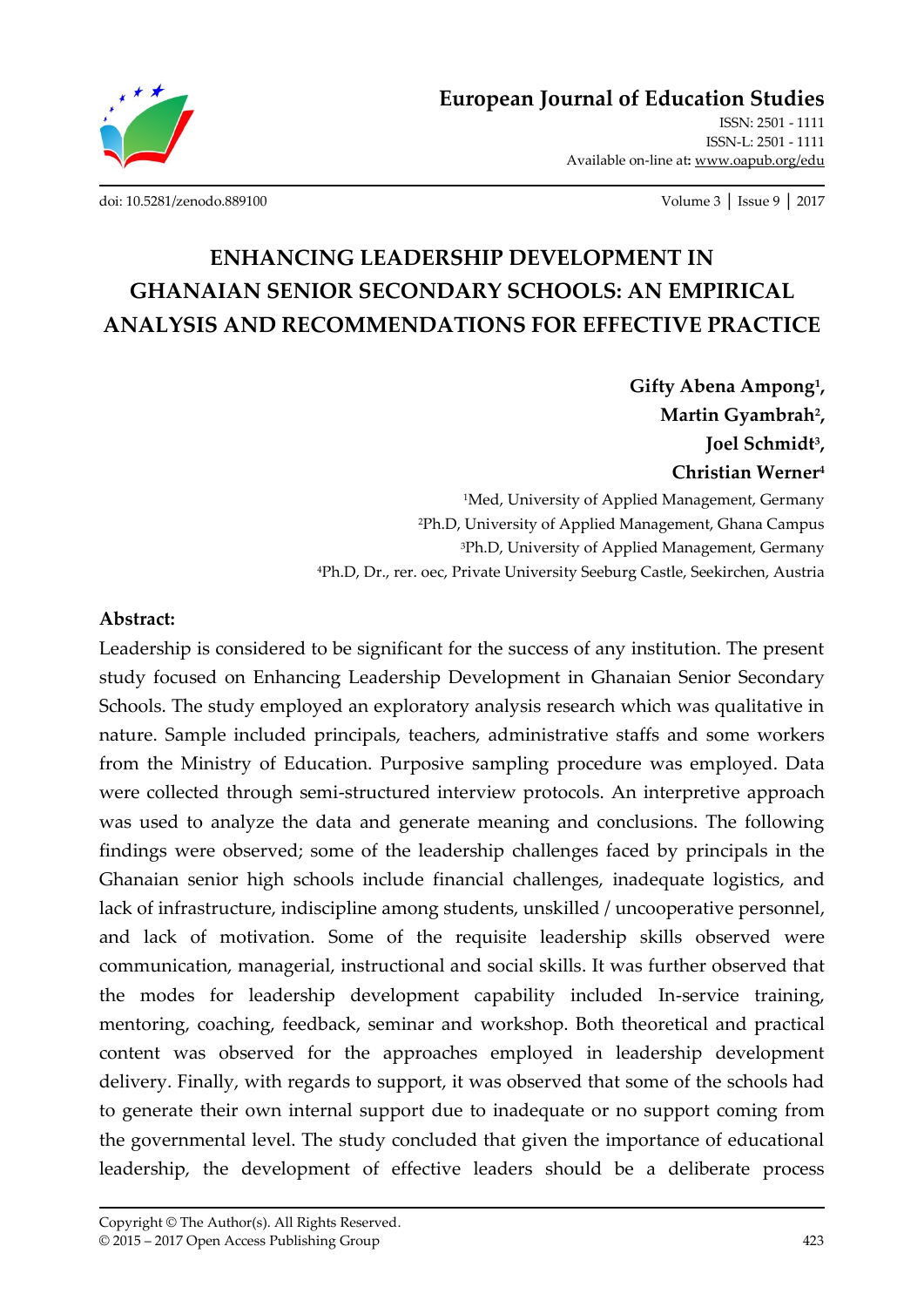designed to produce the best possible leadership for schools and colleges. In this view, it was recommended that a continuous leadership development program of activities which focus on recruitment of candidates from preparation level to succession level. It was further recommended that Senior High Schools in Ghana should organize inservice training to cover need and context and also ensure suitable variety modes for effective training through a broad body of knowledge supported by practices that identify the content, design and methods of effective programs.

**Keywords:** development, leadership, education, practices, models

# **1. Introduction**

There is not a single documented case of a school successfully turning around its pupil achievement trajectory, in the absence of talented leadership. One explanation for this is that leadership serves as a catalyst for unleashing the potential capacities that already exist in the organization (Leithwood, Day, Sammons, Harris, & Hopkins, 2006). Effective leadership enables institutions to achieve the expected outcomes. School leadership is increasingly seen as a vital component of school improvement. In one of the most recent comprehensive review of the impacts of school leadership conducted by Leithwood, Seashore, Anderson, and Wahlstrom (2004) concluded that among schoolrelated factors leadership is an only factor next to classroom instruction that contributes to what students learn at school. School leaders have both direct and indirect effects on students' achievement and school success. Principals play a vital and multi-faceted role in setting the direction for schools that are positive and productive workplaces for teachers and vibrant learning environments for children.

The main purpose of education is to produce good and productive citizens. In today's environment of keen expectations, school leaders are expected to improving teaching and learning at school level. They are expected to negotiate with the conflicting interests of parents, teachers, students, bureaucracy, unions, and other state and federal agencies (Stanford Educational Leadership Institute (SELI). The expectations for schools and school leaders have changed profoundly.

The British Office for Standards in Education stated that strong leadership from the head teacher was a characteristic feature of all schools in England that were making good progress with addressing the key issues in the action plan (Ofsted, 2003). Several research studies have shown that high-quality leadership has a significant impact on both pupils' academic and non-academic outcomes. There is a wealth of evidence to suggest that the quality of leadership positively enhances teaching and learning (Harris,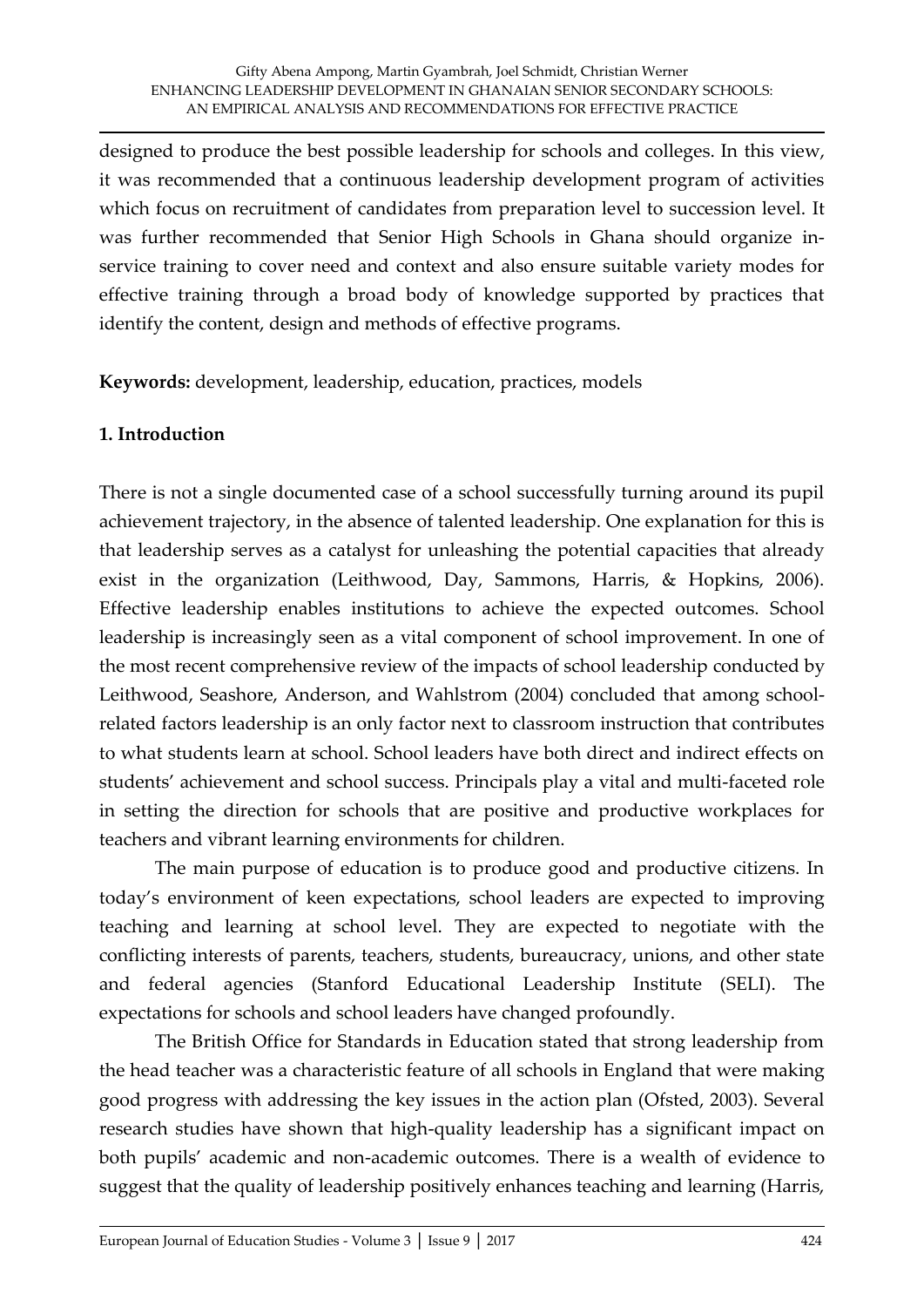2004). School-level factors such as leadership, organizational learning and teachers' work have a significant impact on non-academic student outcomes such as participation in school, academic self-concept and engagement with the school (Hargreaves & Fink, 2006).

Leadership is one of the most important predictors of whether groups and organizations are able to effectively adapt to and perform in dynamic environments (Peterson, Smith, Martorana, & Owens, 2003). Deal and Peterson (1999) stated that changes in school process have left many educators consciously or unconsciously mixed up, exhausted and disappointed. And these changes in the process can be seen as evolutionary. To accept change that provides internal steadiness while moving ahead is one of the challenges educational institutions have to face. To improve educational quality a leadership development approach which is oriented toward building capacity in anticipation of unforeseen challenges should be considered. The heads or leaders of the institutions are responsible for managing the resources available effectively for producing the desired outcome. In the school context, the major resources are people in addition to physical and financial resources. In order to be efficient, the heads of the schools must be very dynamic, well qualified and experienced.

Leadership in education is an ambiguous and complex concept, and there are vastly theories and researches on school administration and leadership which reflect this conceptual fuzziness, (Goldring & Greenfield, 2002). Divergent perspectives within the academy, among policy makers at national and local levels, and among school leader and administrators add to a growing swirl of competing and often conflicting role images and expectations.

Over the past two decades, the modernist views of organizations and leadership, in particular, are changing. This in many ways may be connected to the uncertainty, turbulence, messiness, and unpredictability of the milieu of schooling. Essentially, the 'people-changing' goals of schools make school administration and leadership a daunting challenge. These factors cause leadership in education not to ensure effective leadership for the good health of the institution, (Murphy & Louis, 1999).

Leadership development is believed to help leaders to ensure effective leadership in an organization. Leadership development is defined by McCauley et.al, (1998) as expanding the collective capacity of organizational members to engage effectively in leadership roles and processes. The integration of leadership development with career progression and organizational performance (Schleicher, 2012), is essential for the 21st -century leadership roles in education.

Alongside this background, this study looks into leadership in Ghanaian senior secondary schools (SHSs). Investigating the models available for development and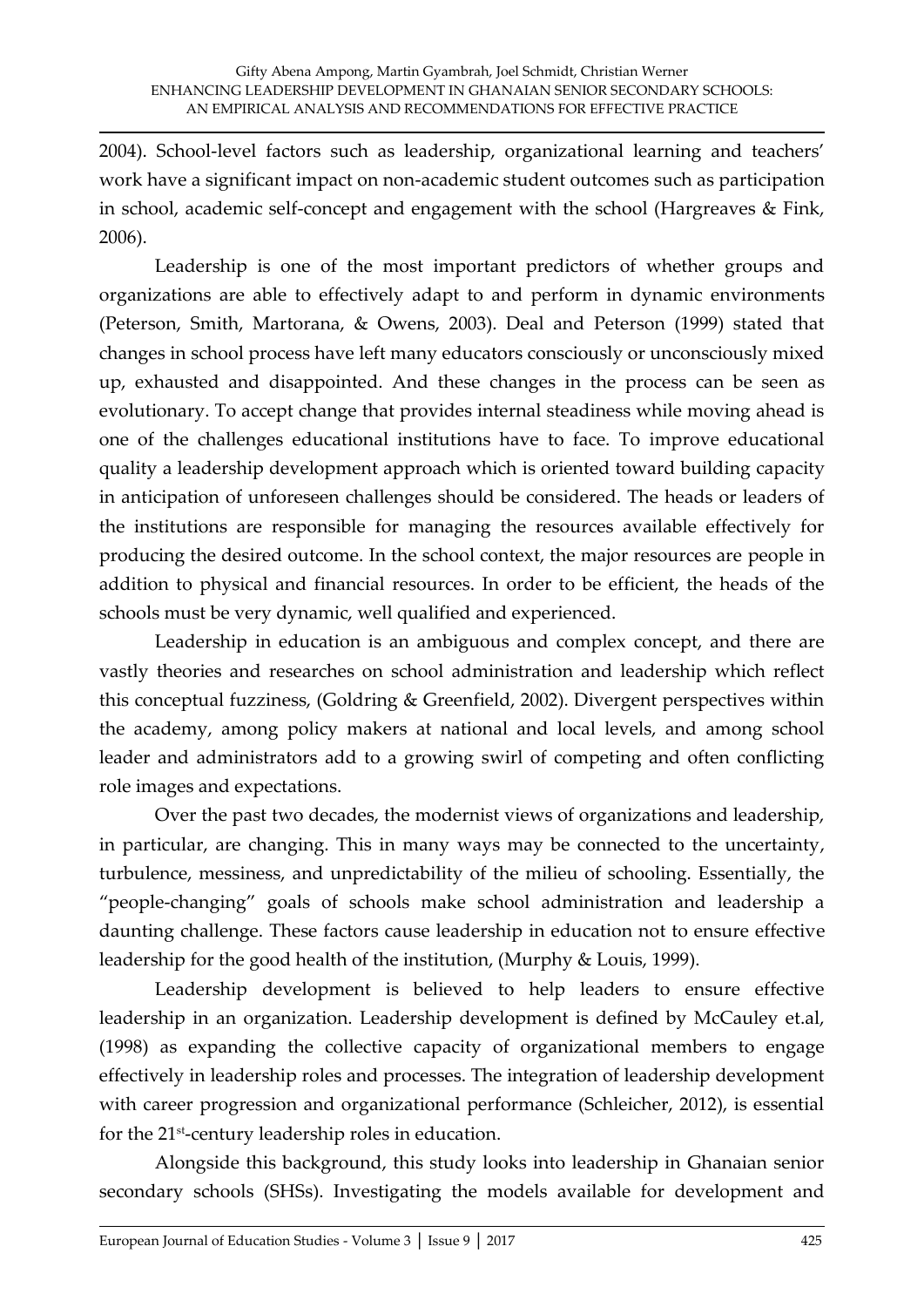eventually, propose possible improvements using examples from countries like UK, USA, and Singapore. Leadership development cases from around the world will also be studied and lessons that are necessary for the development of leadership in Ghanaian senior secondary schools will also be drawn upon. By taking some secondary schools in a suburb of Accra as a study, it is hoped that findings from these schools could serve as evidence on the ground on how leaders in secondary schools are developed to face the unanticipated challenges that may arise in the process of leading and the approaches available for these leaders.

#### **1.1 Problem Statements**

Today there are researches made on school leadership in Ghana especially at the primary and junior secondary school level, though not much. The same situation pertains to senior secondary school leadership research. The present study seeks to fill this knowledge gap. Further, for the few researches done, these researchers are with the motives of creating and providing recommendations to improve leadership abilities at both primary and junior secondary schools. And a number of recommendations have been given by these researchers. Bimpeh, (2012) recommended that both heads and subordinates in school administration be schooled on the ethics of school administrations, as part of in-service training. He also proposes that prospective school administrators should consider studying leadership courses before taking up appointments. Afful-Broni, (2012) also suggested that school heads should develop or improve upon their collaborative skills such that they would empower their staff to assist them in ensuring that they are not needlessly overburdened. Finally, Zubeviel, (2012) recommended that course modules on school leadership, school improvement, and school effectiveness should be included in the training college syllabi to abreast teacher trainees with such topics to improve their practice. School leaders should be empowered through sustained capacity strengthening initiatives and motivated to enable themselves to develop the professional and psychological competencies required to meet the complex quality education challenges facing Ghana (Oduro, 2009). The present study on the other hand did not only focus on recommending best practices but also to conduct an in-depth analysis of the current educational leadership models as well as how these programs are implemented in the senior high schools in Ghana.

# **1.2 Research Obejctives**

Grounded within such recommendations from available literature, this study stipulates five main objectives and these include: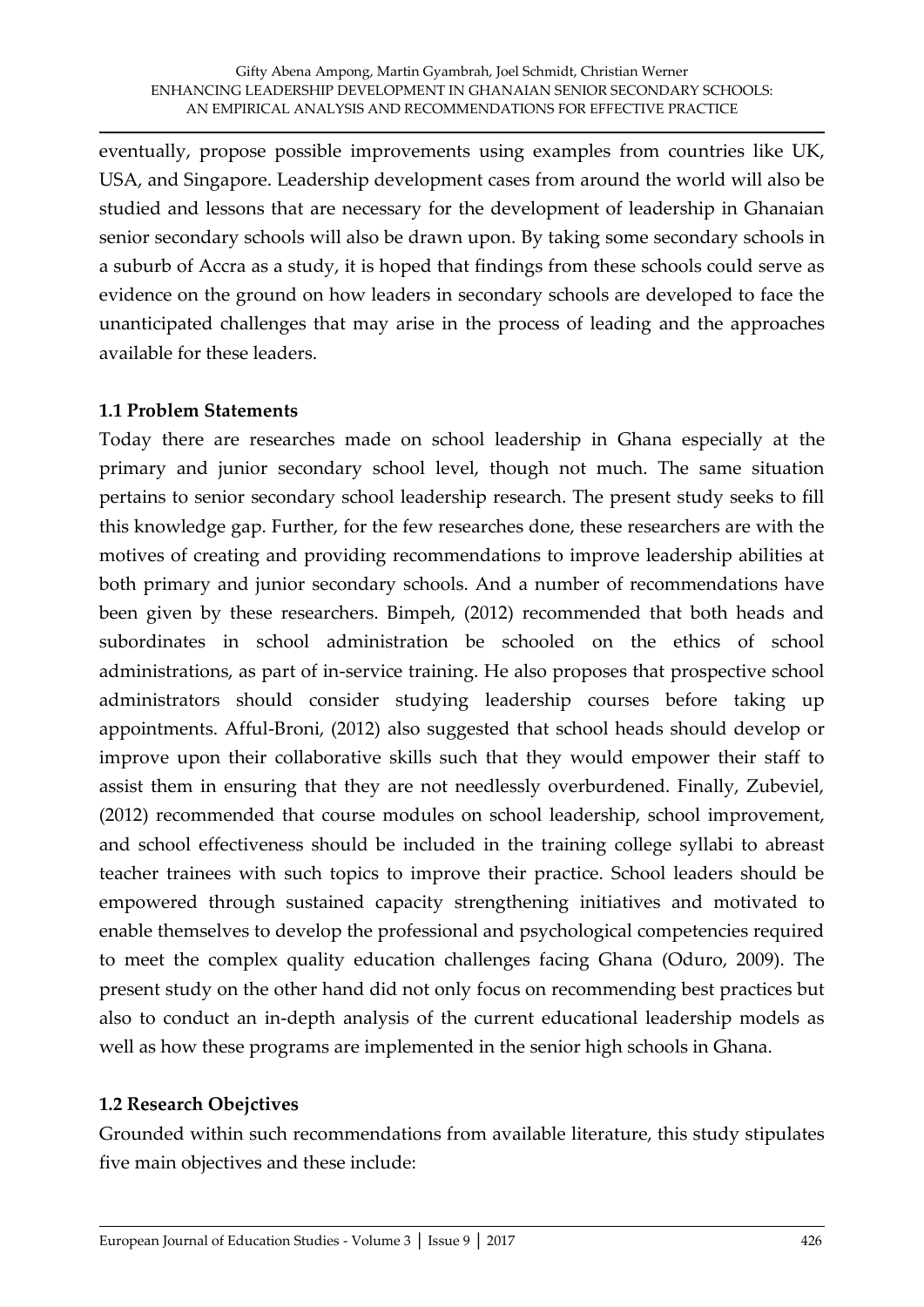- 1. Review and analysis of existing educational leadership development modes according to the literature;
- 2. Investigation of how educational leadership development is currently implemented in Ghanaian senior secondary schools;
- 3. Examine the impact of the leadership development modes on the effectiveness of educational leaders in Ghanaian senior secondary schools;
- 4. Identify best practices of educational leadership development modes around to enhance leadership development in Ghanaian senior secondary schools;
- 5. Propose improvements and policy recommendations where necessary for Ghanaian secondary schools.

# **2. Literature Review**

Leadership is central to the management of any organization. It is one of the most important predictors of whether groups and organizations are able to effectively adapt to and perform in dynamic environments (Peterson, Smith, Martorana, & Owens, 2003). The concept of leadership in today's world has become enchanted by organization and institutions worldwide.

A shift has been noticed in leadership thinking in recent times (Gronn, 1995). A range of wide-ranging models of leadership is now emerging which argue for discreet to ensure enhancement of leadership capability which arises from the changing nature of work, especially the need to cope with increased competition (Hirsh & Carter, 2002), increased intellectual flexibility and alertness as well as relevant skills, abilities, knowledge, and self-awareness which are very necessary. The overabundance of leadership responsibilities pose the question, to what extent does the current provision meet the needs of organizations? The global challenges now happening in these times demand approaches to leadership education that are intensely diverse from those that have served well in the past (Taylor et al., 2002). For those reasons institutions and organizations around the world are adapting their strategies, structures, and practices with the intent of becoming more active and responsive to dynamic environments. Effective leadership is needed more than ever.

Leaders in the educational sectors are no exception to the changes and pressures of 21st century leadership. Effective school leadership serves as a catalyst for emancipating the potential capacities of both staff and students. It enables the school to achieve the expected outcomes. School leadership is increasingly seen as a vital component of school improvement. It is known be an only factor next to classroom instruction that contributes to what students learn at school. Principals play a vital and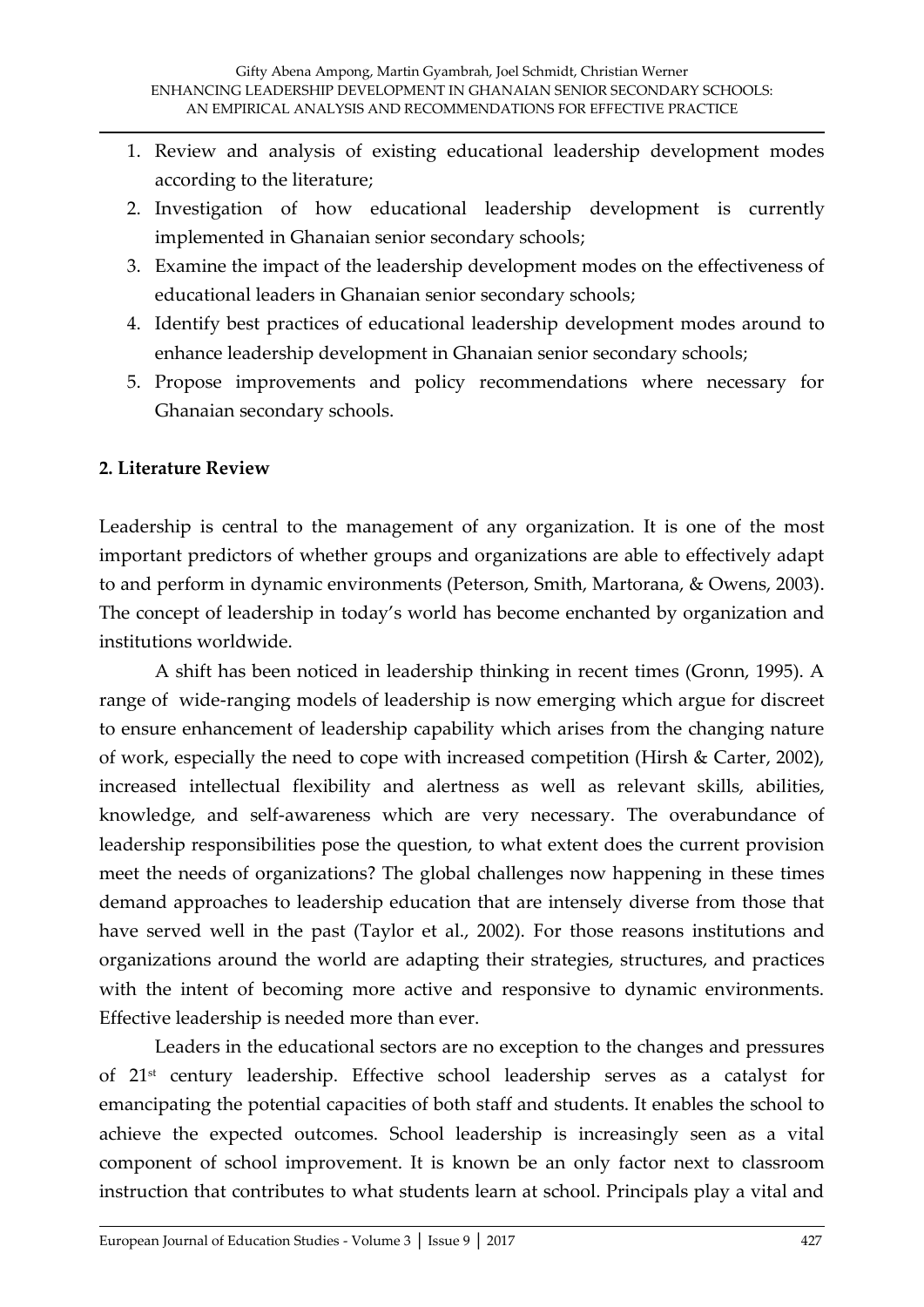multi-faceted role in setting the direction for schools that are positive and productive workplaces for teachers and vibrant learning environments for children (Leithwood et al, 2004).

Due to multiple roles played by school leaders and the pressures of issues arising and surrounding school management, leadership education is very necessary. The components of school leadership which are competencies, skills, attitudes, and behaviors are important to help leaders to influence effectively the eight domains of school leadership. Instructional, managerial, transformational, and moral and authenticity, distributed, teacher, system, and contingent leadership are the domains of school leadership (Bush & Glover, 2014). These imply influence on instructions, school culture, values, visions, management of resources, and several compositions of what constitute leadership in any social organization. The leader deserve be highly qualified, rigorously prepared to lead (Hallinger & Heck, 1998).

Effective school leadership in the Ghanaian secondary schools is a concern for everyone in the country currently due to overburdened roles, insufficient and inadequate support and rewards. People are calling for a better prepared educational leadership in the Ghana. School leaders should be empowered through capacity strengthening programs and motivated to enable themselves to develop the professional and intellectual competencies required to meet the complex quality education challenges facing Ghana (Oduro, 2009).

It also being noted that for a leader to adapt and respond to continual fluctuations and changes in the current state of leadership, capacity development is requirement. Emphasis should be on capitalizing intensively on leaders and their capacities development in all employees across educational organizational levels. The aims of leadership development processes are: to increase awareness of institution goals and objectives, to create a problem-solving platform which will help make opportunities and conditions for searching for solutions to problems. It also creates a conscious awareness of organizational, group and interpersonal progress.

Building leadership capacity includes key activities such as individuals who have special competencies are leading; aligning the vision with activities to achieve the goals; ensuring that the leader inspires others to work towards the goals and objectives, and striving to solve problems and overcome challenges that may be faced. Leadership development is a continuous, systematic process designed to expand the capacity and awareness of individuals, groups, and organizations in an effort to meet shared goals and objectives.

The approaches used in developing leaders whether educational or corporate institutions have been shown to be very important in the any leadership development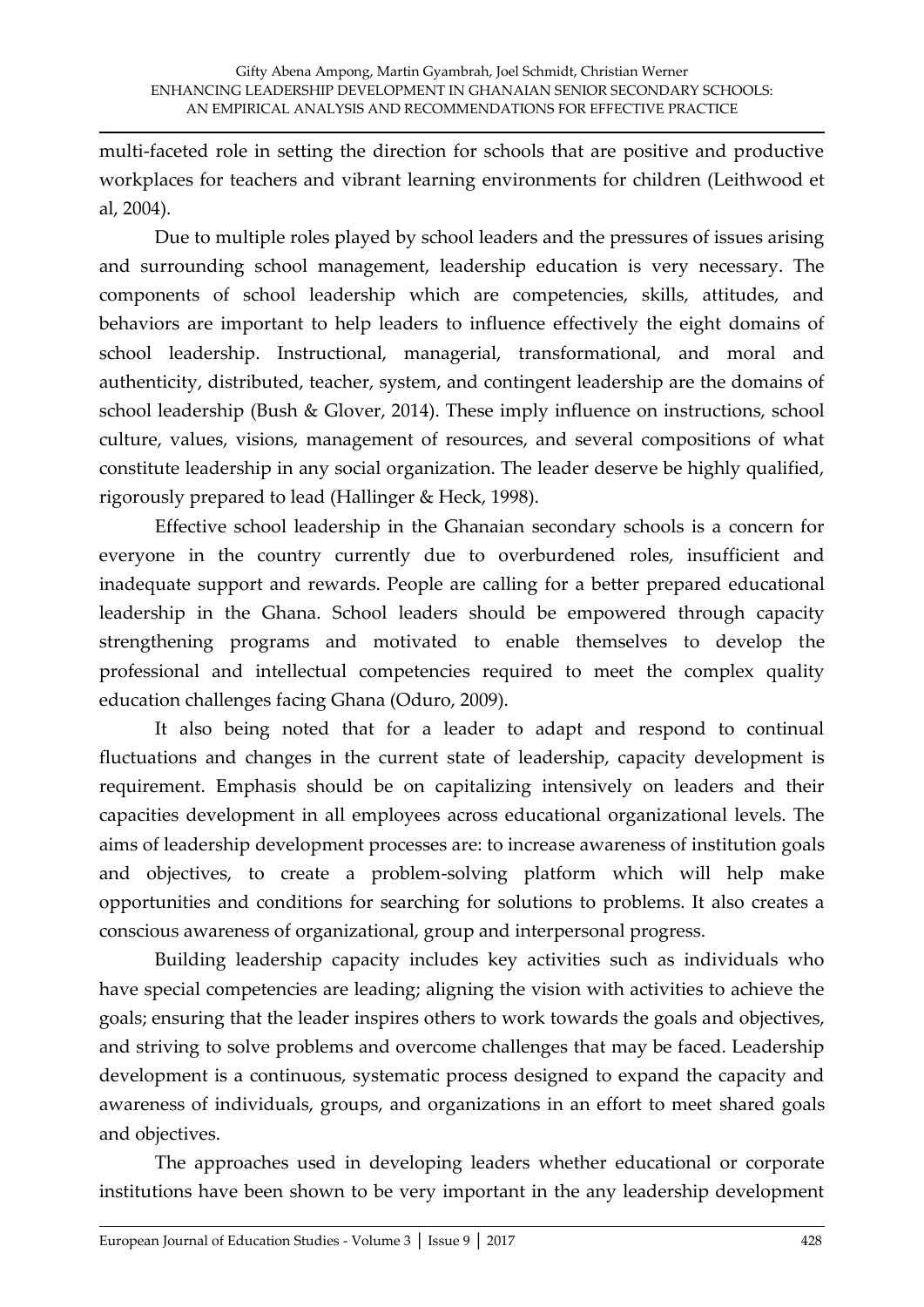process. They help to lay leadership behaviors out in a more manageable framework in order to gain an understanding of what exactly makes an effective performer.

This study reviewed the leadership development mode by Northouse (2004) which explains the elements for effective performance and outcomes. And also discussed Bolam's (1999) leadership development mode which are grouped into four modes: knowledge for understanding, knowledge for action, improvement of practice, and development of a reflexive mode. Finally described Bush and Glover's (2004) leadership development modes which explain further that leadership development programs differ depending on the specific approach that guides the learning activities and learning outcomes reached. From all these ideas, it is established that modelling, coaching, feedback, mentoring: training, job assignments, action learning and Challenging assignments that stretched their capability are effective approaches or modes in developing leaders' capacities. And these approaches have been recommended by Green (2001) to school leaders to consider lessons from such perspectives. The author further urged them to consider strategies to increase opportunities for school leaders at all levels, to enable them to be effective and be able to keep up to the challenges of the school.

Evidence is seen in the English and Welsh secondary schools, where government together with the other agents of the school (heads, teachers, parents, community and students) heeded to these recommendations from research studies (Welsh Government, 2012; Supovitz, 2014). Today they are considered to be effective in the development of their school leaders from prospective leaders through to succession level. This is a very effective career pathway for school leaders.

# **3. Materials and Methods**

The study is an exploratory analysis research and aims to understand leadership development models in the Ghanaian education system, especially at the secondary school level. To identify the strategies and ways in developing the professional capacity of school leaders in Ghanaian secondary schools, qualitative research, through individual interviews protocols and grounded theories was employed to answer the research questions. The study involved key informants to explore the research questions. These key foci are principals, teachers, administrative staffs and some workers from the Ministry of Education. Ten senior secondary schools in the capital of Ghana, Accra were selected. These groups are chosen using purposive sampling. The participants are selected based on their characteristics and knowledge as they relate to the research questions being investigated. The primary concern is to explore individuals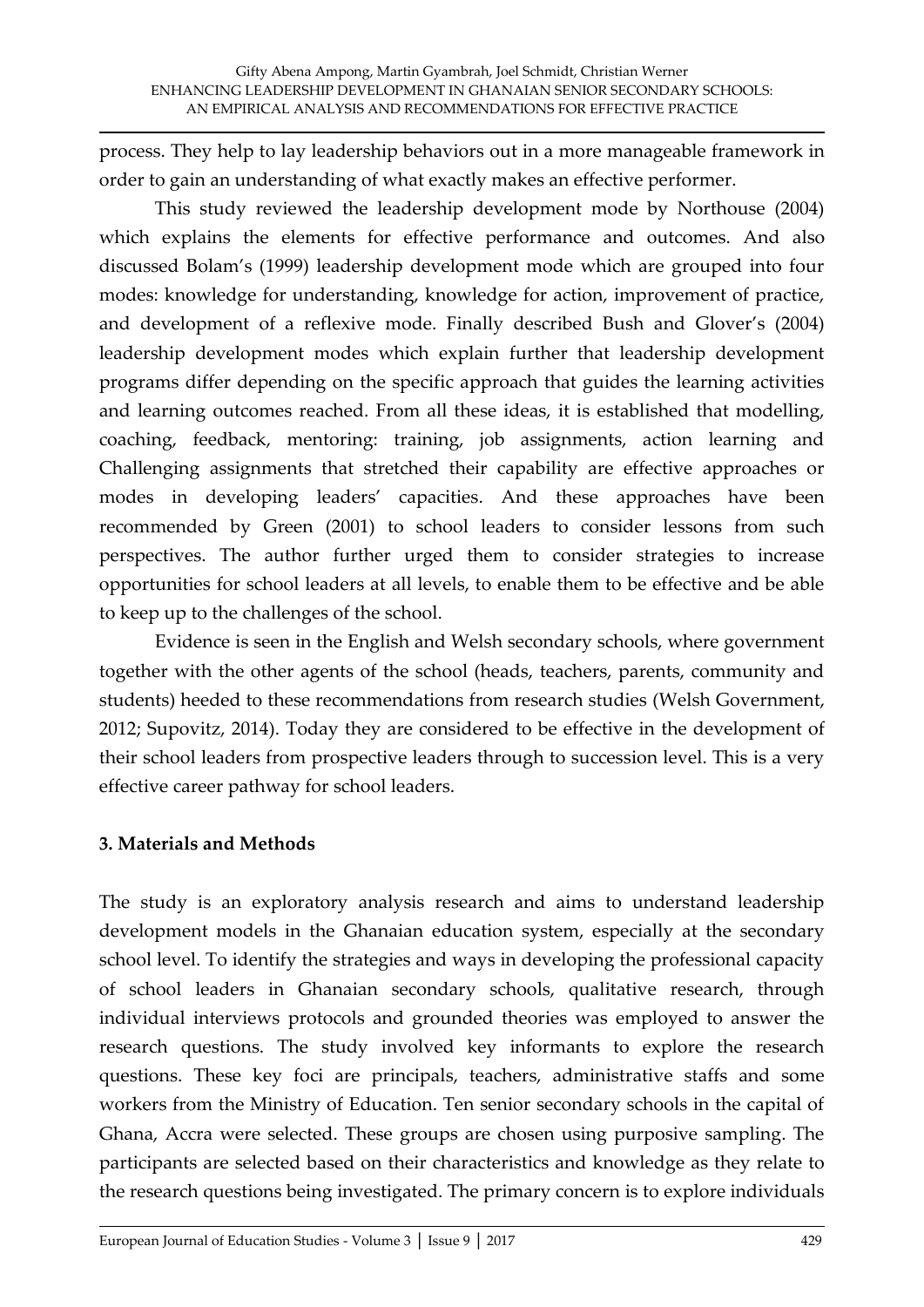in their natural context, for that matter, purposive sampling is used. According to Patton (1990), '*The logic and power of purposeful sampling lies in selecting information-rich cases for study in depth. Information-rich cases are those from which one can learn a great deal about issues of central importance to the purpose of the research*'. Based on their knowledge and experiences, 26 participants out of 60 responded. Data were collected through semistructured interview protocols made up of open-ended questions defining the area to be explored. Semi-structured interview protocols were adopted to help the research assistant to generate key information as data for analysis. Interviews resemble everyday conversations, although they are focused on the researcher's needs for data. Data collection techniques included digitally audio-recorded and transcribed for analysis. An interpretive approach was used to analyze the data and generate meaning and conclusions. These insights, themes, and conclusions were instrumental in arriving at recommendations and suggestions for a better model in developing school leaders both prospect and experienced school leaders. The data collection procedure has been modelled below:



**Figure 1:** Graphic representation of data collection procedure

After the data was collected, it was read and scrutinized to make sense out of what has emerged. Software for qualitative analysis (QDA Miner) was used to facilitate data into sections which is known as codes (Creswell, 2003, 2007). Codes are consistent phrases, expressions, or ideas that are common among research participants (Kvale, 2007). This process helps the researcher to make sense of the data by reducing the data into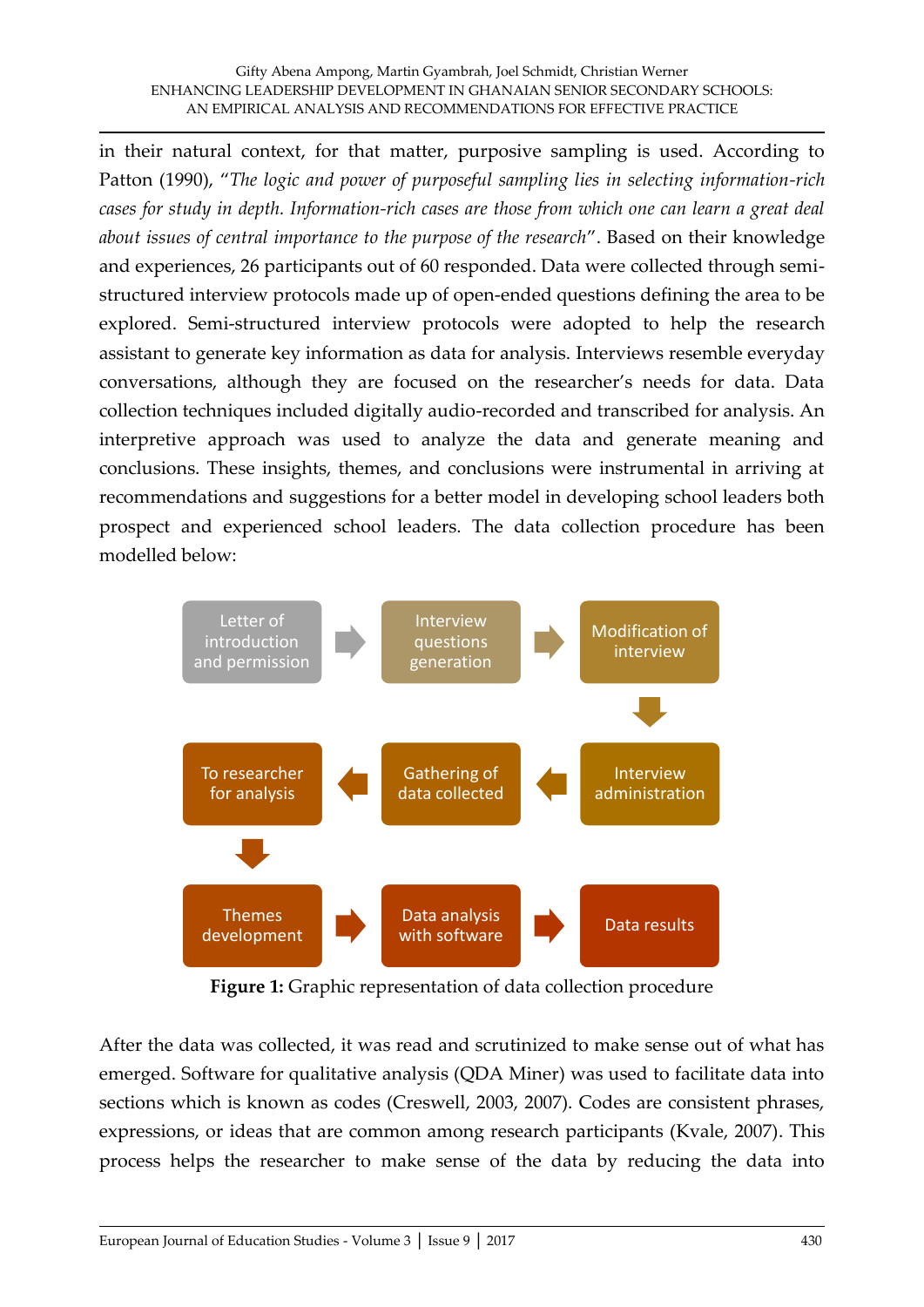manageable, intelligent pieces of information that communicate the essence of the data (Patton, 2008). The study was analysed using the following procedure;

(1) *Raw data (transcripts)* -- (2) *organization and preparation of data for analysis*-- (3 *reading through data*-- (4) *coding data with the computer*-- (5) *themes generation* -- (6) *description validation* -- (7) *interpretation of themes/description.* 

# **4. Results**

# **4.1 Demographics**

Each participant is given an index. Private schools are coded with 'Rno.r' and public schools are also coded 'Rno.u'. The R means respondent, no. means respondent number and the u or r means public or private. Sixteen (16) of the participants were from private senior secondary schools and 10 are from public senior secondary. Participants who responded to the interviews were in different roles. Most of them are headmasters or principals, some are assistant heads and teachers, but few administration staff responded. No educational officer or staff from the ministry of education responded

# **4.2 Analysis of research questions**

The themes developed from the responses of the interviews are used as guide in reporting the findings, starting from leadership challenges through to the subsequent themes. A presentation of the overall the findings are shown in the figure below: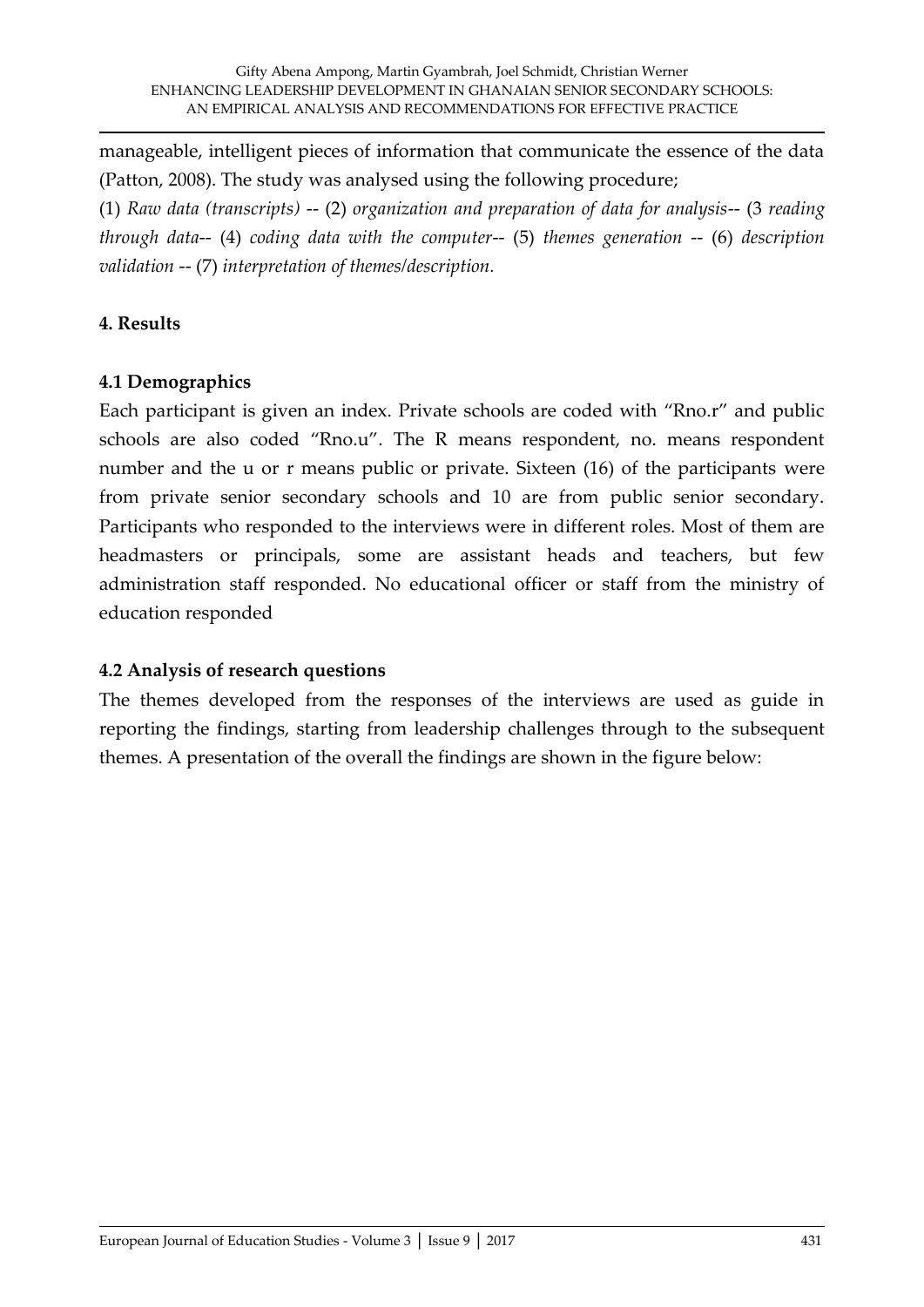#### **Table 1:** Leadership development in Ghana – Results Frequency Matrix (comprehensive) **Development topics and sub-topics Codes** (total 272) **Codes** (%) **Cases** (N=26) **Cases**  $(%)$ **Leadership Challenges** Financial (internal) 14 5,1% 12 46,2% Financial (external) 13 4,8% 10 38,5% Inadequate logistics  $8$  2,9% 8 30,8% Lack of infrastructure  $5 \t 1,8\%$  5 19,2% Social factors: Indiscipline 9 3,3% 8 30,8% Human factor 15 5,5% 12 46,2% Unskilled personnel 6 2,2% 5 19,2% Educational structure  $9$   $3,3\%$  6  $23,1\%$ Lack of motivation  $9$   $3,3\%$   $8$   $30,8\%$ **Leadership Skills** Motivation 5 1,8% 5 19,2% Communication 12 4,4% 12 46,2% Managerial 15 5,5% 13 50,0% Organizational 3 1,1% 3 11,5% Instructional 5 1,8% 5 19,2% Social 6 2,2% 6 23,1% **Capacity Development** Training (in service) 20 7,4% 19 73,1% Mentoring  $1$  0,4%  $1$  3,8% Coaching 2 0,7% 2 7,7% Feedback  $1$  0,4%  $1$  3,8% Seminars 7 2,6% 7 26,9% Workshop 4 1,5% 4 15,4% **Development Model/Approach** Content (theory) 3 1,1% 3 11,5% Content (practical) 5 1,8% 5 19,2% **Professional Development Support** School 12 4,4% 11 42,3% Government 11 4,0% 8 30,8% Other sponsors 9 3,3% 8 30,8% No support 8 2,9% 7 26,9% **Other** Recommendation 21 7,7% 16 61,5% **Evaluation after participation** Performance 20 12 4,4% 12 46,2% **Current Program**  $Y$ es 7 2,6% 7 26,9%

No 15 5,5% 15 57,7%

#### Gifty Abena Ampong, Martin Gyambrah, Joel Schmidt, Christian Werner ENHANCING LEADERSHIP DEVELOPMENT IN GHANAIAN SENIOR SECONDARY SCHOOLS: AN EMPIRICAL ANALYSIS AND RECOMMENDATIONS FOR EFFECTIVE PRACTICE

European Journal of Education Studies - Volume 3 │ Issue 9 │ 2017 432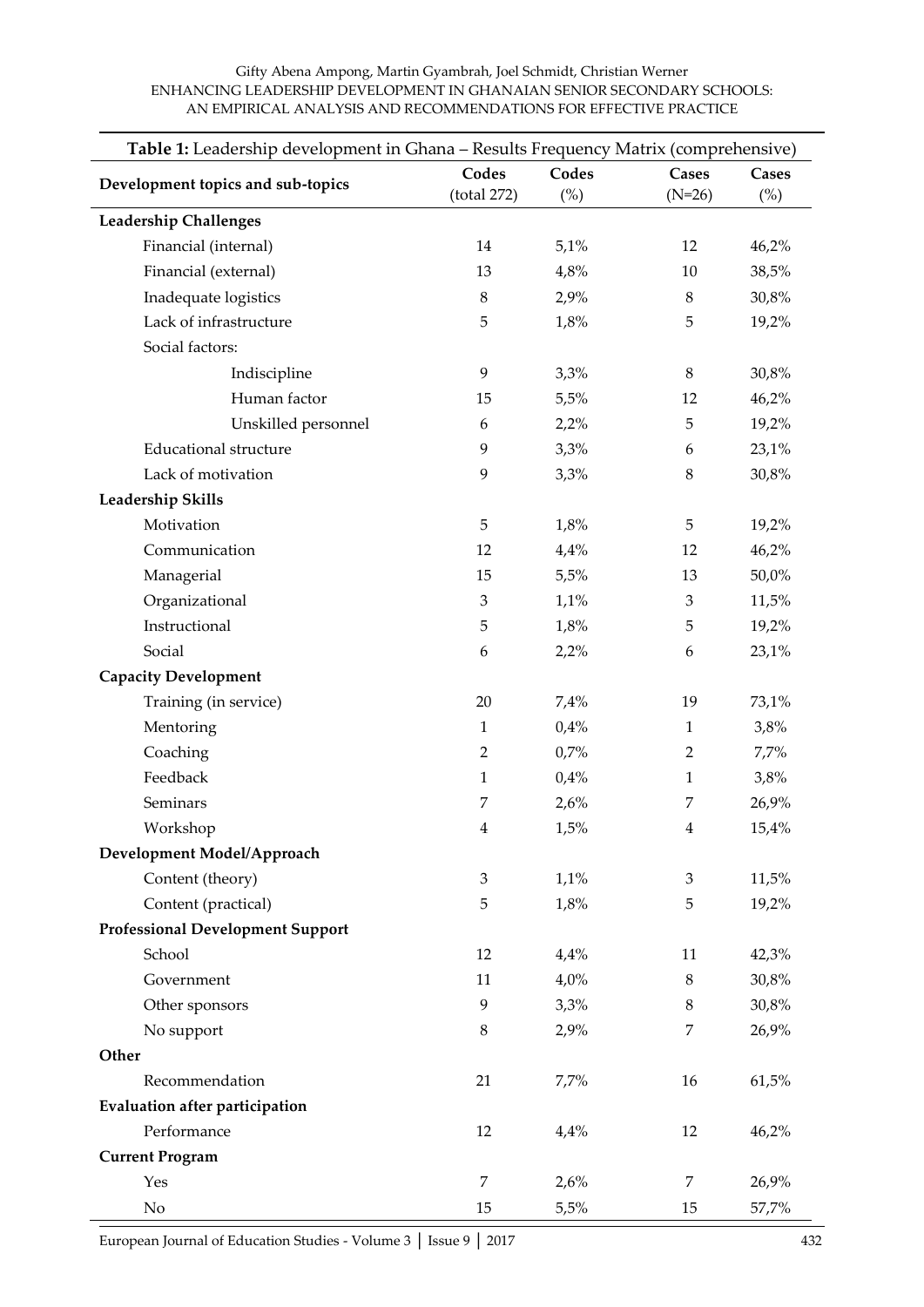#### **4.2 Leadership Challenges in Ghanaian Senior Secondary Schools**

Leadership challenges in Ghanaian school management might not be different from other parts of the world. But in every country, there are unique or special problems that are facing leaders in school. Inducing from the responses of the interviews, the challenges found in senior high school management in Ghana are categorized into nine codes. Some of the responses were answered in a very unnatural manner because they were not more than one-word responses.

Internal financial difficulties challenge both public and private senior secondary schools in Ghana. Money for catering for the welfare of the schools is very hard to generate for both sets of schools. In Ghana, private senior secondary school students pay fees for their tuition and administrative charges while in the public schools tuition and administrative charges are free.

There are no supports of any kind from government to help the private school system in Ghana, and this make the management process very difficult to handle. On the other hand, parents are not able to pay the tuition of their wards in these private schools. A headmaster from a private school said:

*'The main challenge is payment of school fees by parents. Majority of our students have dropped out of school due to inability to pay fees, not because our school fees are high but rather due to economic challenges.' (R7r)*

In the public schools, government funding is supposed to take care of all running and infrastructure development costs. But in reality, this is a big challenge to public senior secondary schools because the funding provided by government is usually not sufficient for the management of the schools. A headmaster suggested that:

*'Government can increase funding to schools especially when we are currently running a free senior secondary school system.' (R23u)*

And an Assistant headmaster specified that currently, the government has stopped paying for the fees of students and this is their main challenge. He stated:

*'Now the government has stopped the paying of tuition fees by students yet it does not provide any fund to help in the management of the school.' (R8u)*

The second thing that challenges school management is the inadequacy of logistics. This is the transportation of school materials and supplies. The researcher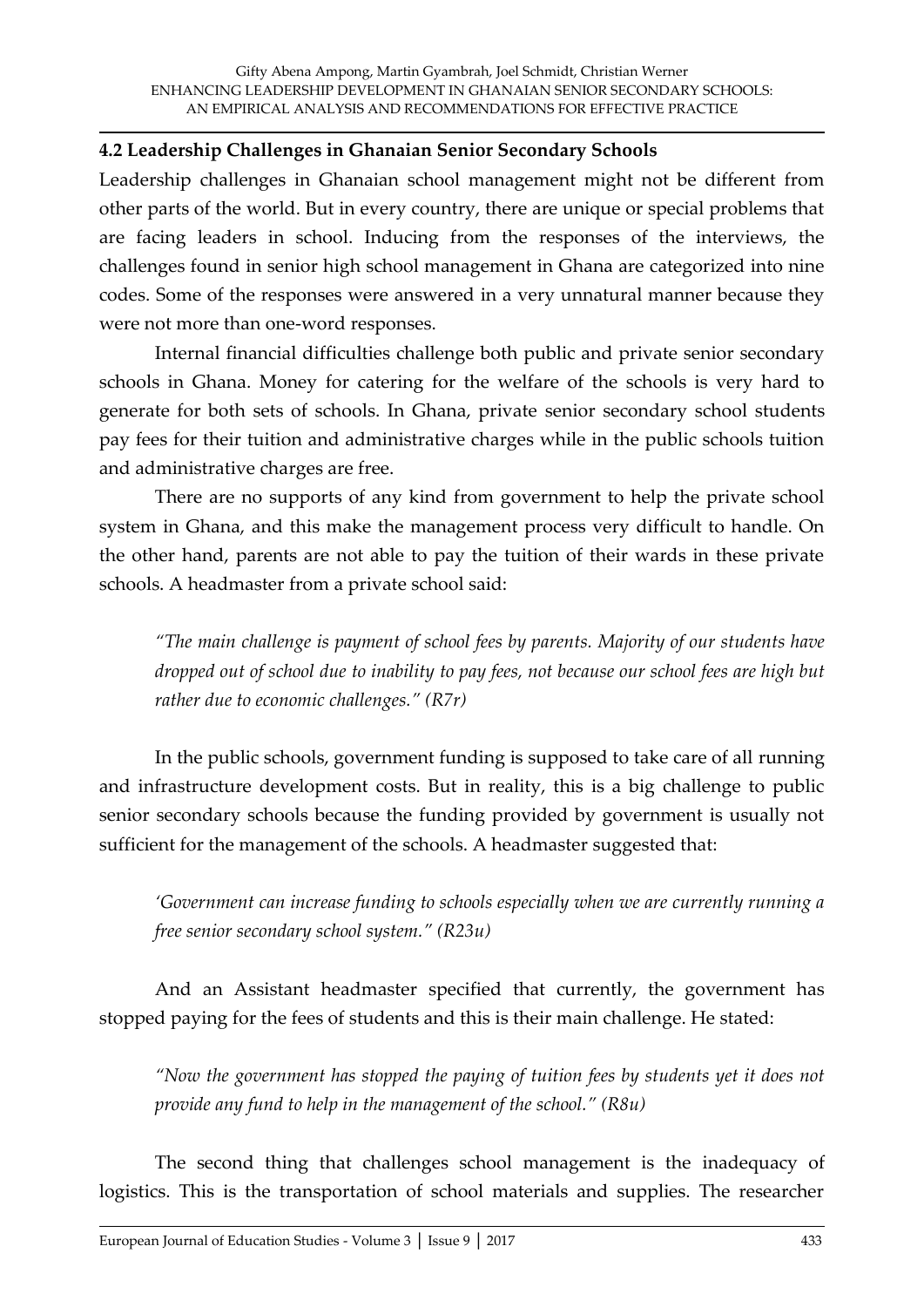defined this theme as the insufficient delivery of teaching and learning materials and other necessary school supplies for the management of the school. Without the materials to work with productivity is very difficult to be achieved. One the teachers said:

*'Insufficient laboratory apparatus.' (R17r)*

Another also reported:

*'Educational aid is insufficient.' (R24u)*

Most headmasters and teachers acknowledged that adequate educational materials facilitate effective productivity and also motivate teachers to do their best.

Lack of infrastructure is another leadership challenge in Ghanaian senior secondary schools. Proper environment and facilities for learning increase teachers and learners concentration to work very effectively. When the school environments are not in good shape, it disturbs both students and leaders. One of the headmaster's stories was:

*'There is an encroachment on our school land however due to the economic challenges (no funds coming from the government) we cannot build a wall around the school and this has made it very difficult to control students movement. Students move in and out of the school without anyone noticing.' (R8u)*

Student indiscipline is one of the very troubling issues to school management. Being private or public, headmasters are explaining how challenging it is to handle students who are not abiding by school rules and regulations. One accounted that:

*'Indiscipline is the main challenge I face as a leader. You know as a senior house mistress you are always with the students. Their immoral and deviant behaviors are affecting their academic works.' (R6r)*

One also added that due lawlessness of these behaviors:

*'Currently, we had to dismiss about 270 students due to this behavior.' (R8u)*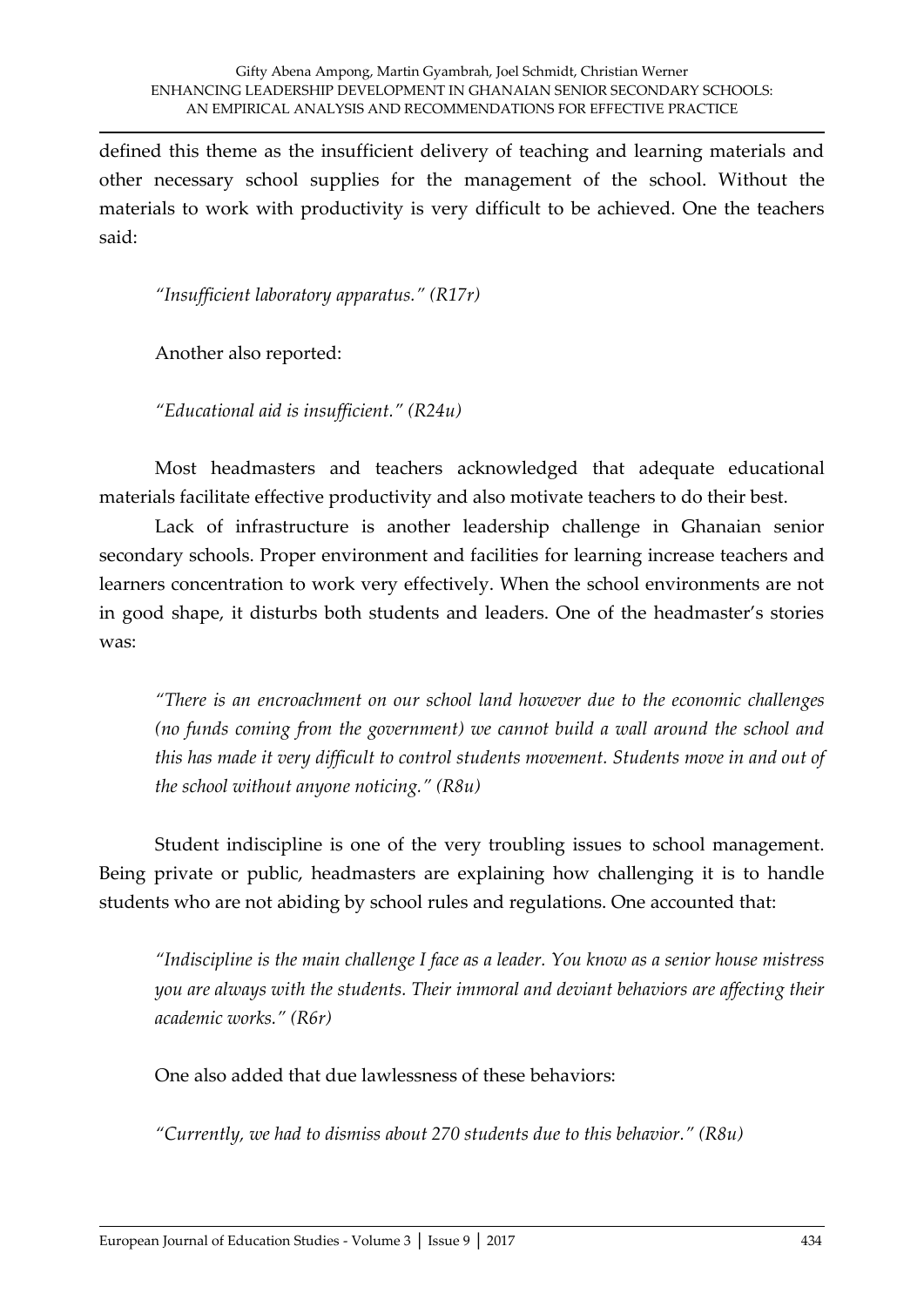Furthermore, the responses revealed that parents' attitudes and behaviors towards the education of the children are not encouraging, it challenges the management school. A teacher replied:

*'Low interest of some parents in their ward's academic.' (R10r)*

Another continued and gave an example:

*'This has to do with parents' inability to understand the mission, vision, and philosophy of our school. Some parents feel that their own upheld doctrines should be same in the school. For instance, there are times where parents want their children to leave schools and go for prayers etc.' (R2u)*

Some headmasters mentioned the difficulties in working with some personnel. This is related the code unskilled/uncooperative personnel. They explained that most teachers are unwilling to adhere to changes regarding methods of delivery and some are unskilled to do the job. This is a challenge that affects school management and results in poor performance of students. A headmistress told us that:

*'Our teachers are adamant to change. They keep up with the old ways of doing things when there are new and innovative ideas and approaches emerging. This makes out work very difficult.' (R9u)*

The structure of the education system is a challenge to some school leaders. Numerous reforms, diversified and voluminous curriculum contents are making school leadership an onerous endeavour. A headmaster described how these kinds of policies are affecting the proper management of the school. Some teachers accounted that the voluminous curriculum content and the limited number of years given to complete are preventing them to upgrade themselves both professional and academically. One stated:

*'Voluminous syllabus allows no time for training programs.' (R17r)*

Most of the participants responded to lack of motivation as a challenge in school leadership in Ghana. This is the extrinsic motivation which is mostly defined as financial in Ghanaian schools. There are so many factors that motivate one to give out their best, but heads and teachers believe that when they are financially motivated they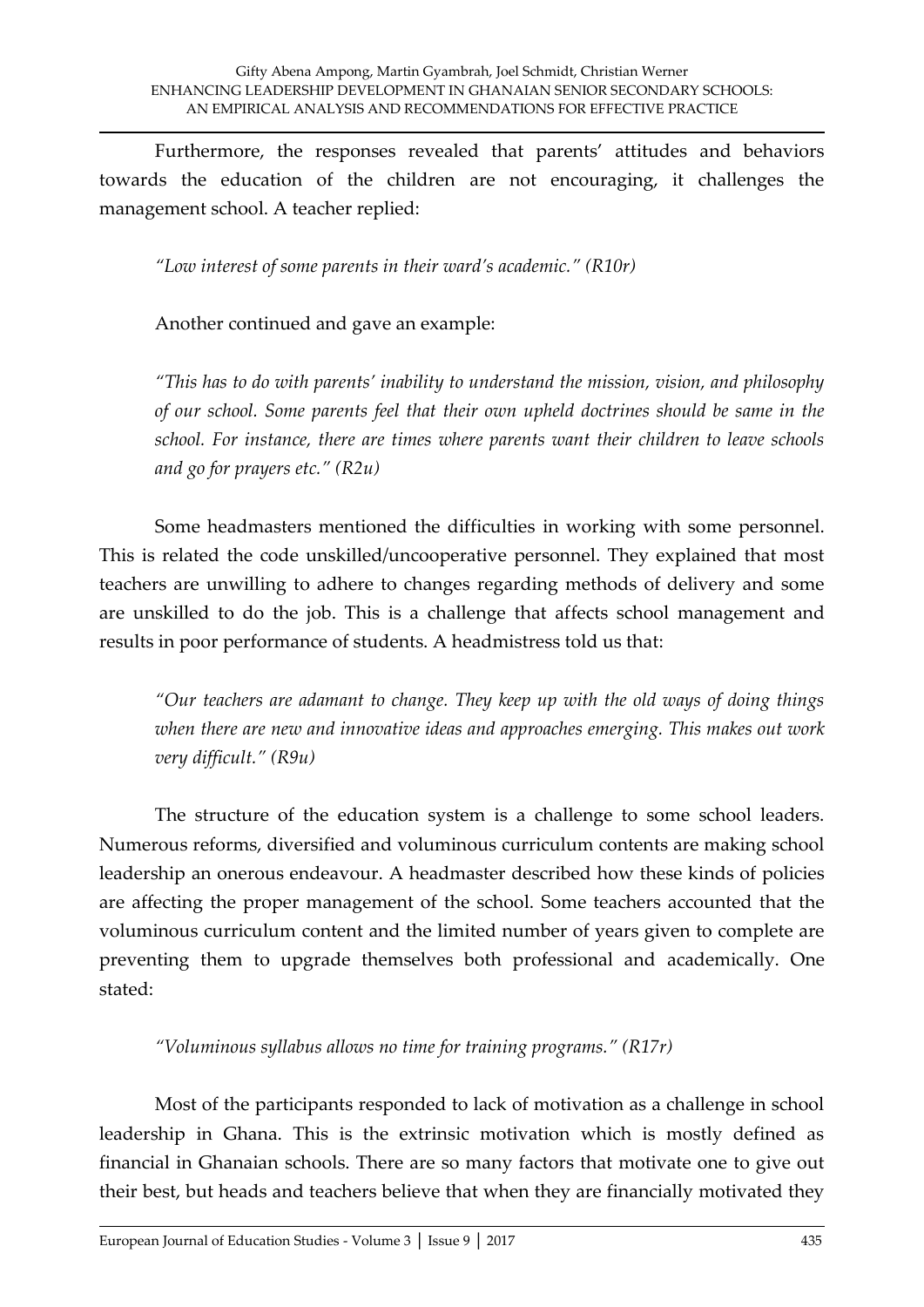will be all out at their jobs. One sadly reported that the delays in salaries are real challenge of teachers. A house master's summary was:

*'In the end, it all comes down to money and I will still say senior high school leaders should be well motivated so they can work wholeheartedly.' (R23u)*

Looking at the frequency values of the themes, it can be seen that some of the themes are particular to Ghana.

# **4.3 Leadership Skills Needed in Ghanaian Senior Secondary Schools**

The data shows that 50 percent of the cases agreed that managerial skills are at the core of leadership in every organization. Being able to make decisions and lead staff or employees for the development of the school are all the headmasters need. One head described:

*'Decision-making skills, ability to engage staff…' (R8u)*

Communication skills are also much-needed skills to have as a school leader in Ghana. 46.2 percent of the cases revealed that communication skills are must have skills. The skills to convey information to another effectively and efficiently aid staffs in achieving target. A headmistress described how ineffective communication are affecting their work, her response was:

*'Communication challenges in the form of miscommunication due to shift system. Different policies and structures which causes subordinates (teachers) to become confused and give undesired output, there for communication management skill is what one need to lead a school.' (R16u)*

Additionally, social skills were shown to be necessary skills for leaders to lead effectively in Ghanaian senior secondary schools, it shown 23.1 percent. Looking at the cultural diversity in Ghana, sometimes it makes it difficult to understand others. Therefore if a head has an intercultural competence skills which the researcher coded it as social skill, will help in relating to others in the school management process. A response from a headmaster to the question was:

*'Understand culture diversity of the people you are dealing with, interpersonal skills … social skills etc.' (R2u)*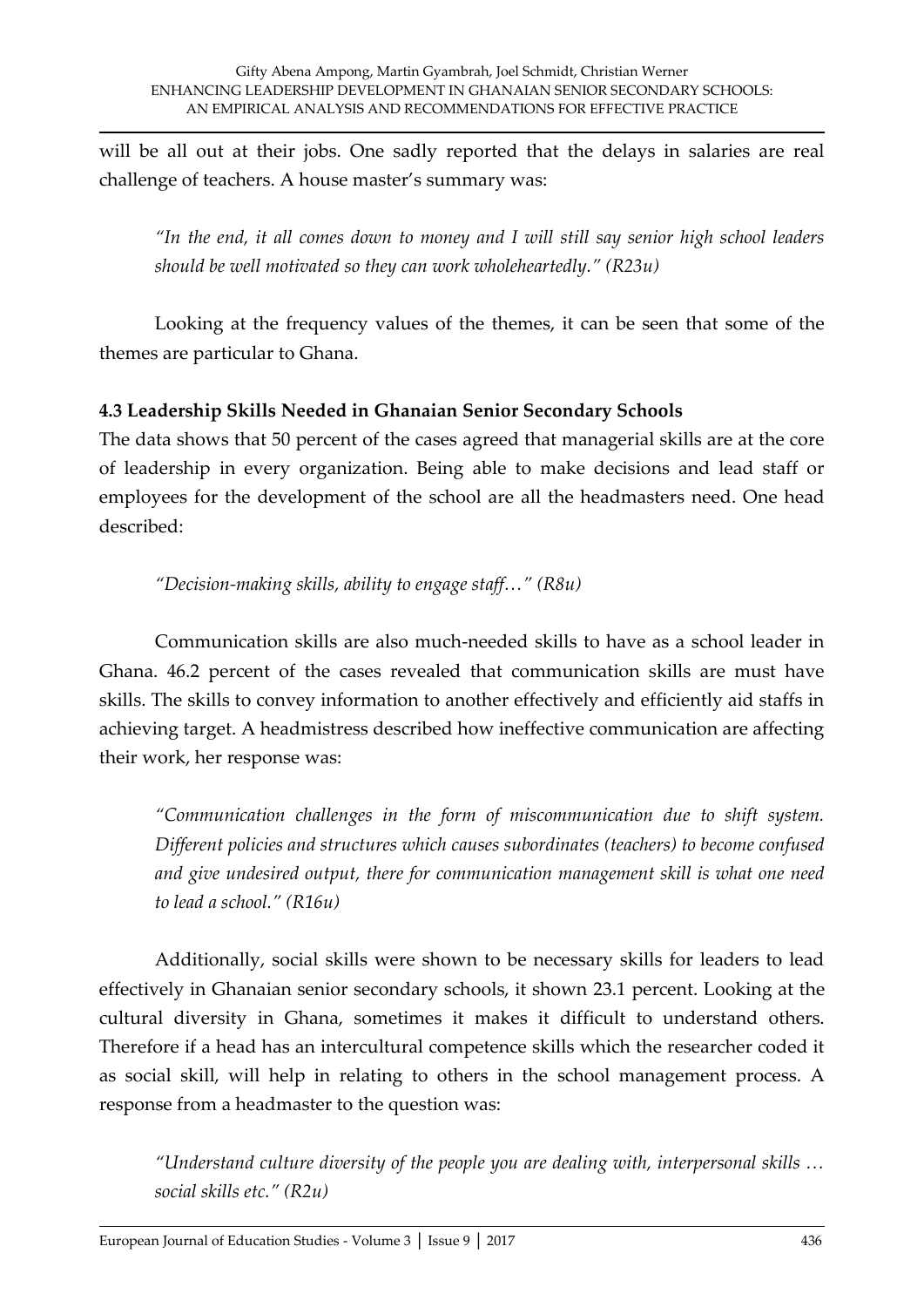Moreover, knowledge in the field of leading is very important skill to have. Instructional skills are very necessary for school running, it helps the leader to understanding what to achieve. 19.2 percent revealed that instructional skills are what they need in their leadership in the schools. One indicated:

*'Field knowledge.' (R19r)*

Besides the listed skills, motivational skills are very necessary for Ghanaian school leadership, especially at the senior secondary school level. This comprises willingness to tackle problems, exert influence, and advance overall human good and value of the institutions. Due financial difficulty, it is hard for the school and its workers to be willingly motivated to work. A headmaster told the interviewer that one needs:

*'Ability to motivate employees in the absence of monetary factors.' (R12r)*

Last but not least is organizational skills; the ability to align and coordinate knowledge and work in a collective manner. Working collectively and coordinating school processes in accordance with the aims or goals of the school. One headmistress responded:

*'To effectively delegate to your employees.' (R15u)*

Another was:

*'Organization of subordinates … Giving accurate report.' (R5r)*

# **4.4 Capacity Development for Senior Secondary School Leaders**

When participants were asked in what methods are leaders in the various schools develop to face the challenges at work, the frequency value for in-service training counted 20. 73.1 percent responded that either the school or government organize an inservice training to develop them and encourage them to work effectively. It was also reviewed that the schools organize these trainings frequently but for the public schools, the government organize these trainings but it is not a frequent training rather once in a while thing. One head from the public school responded: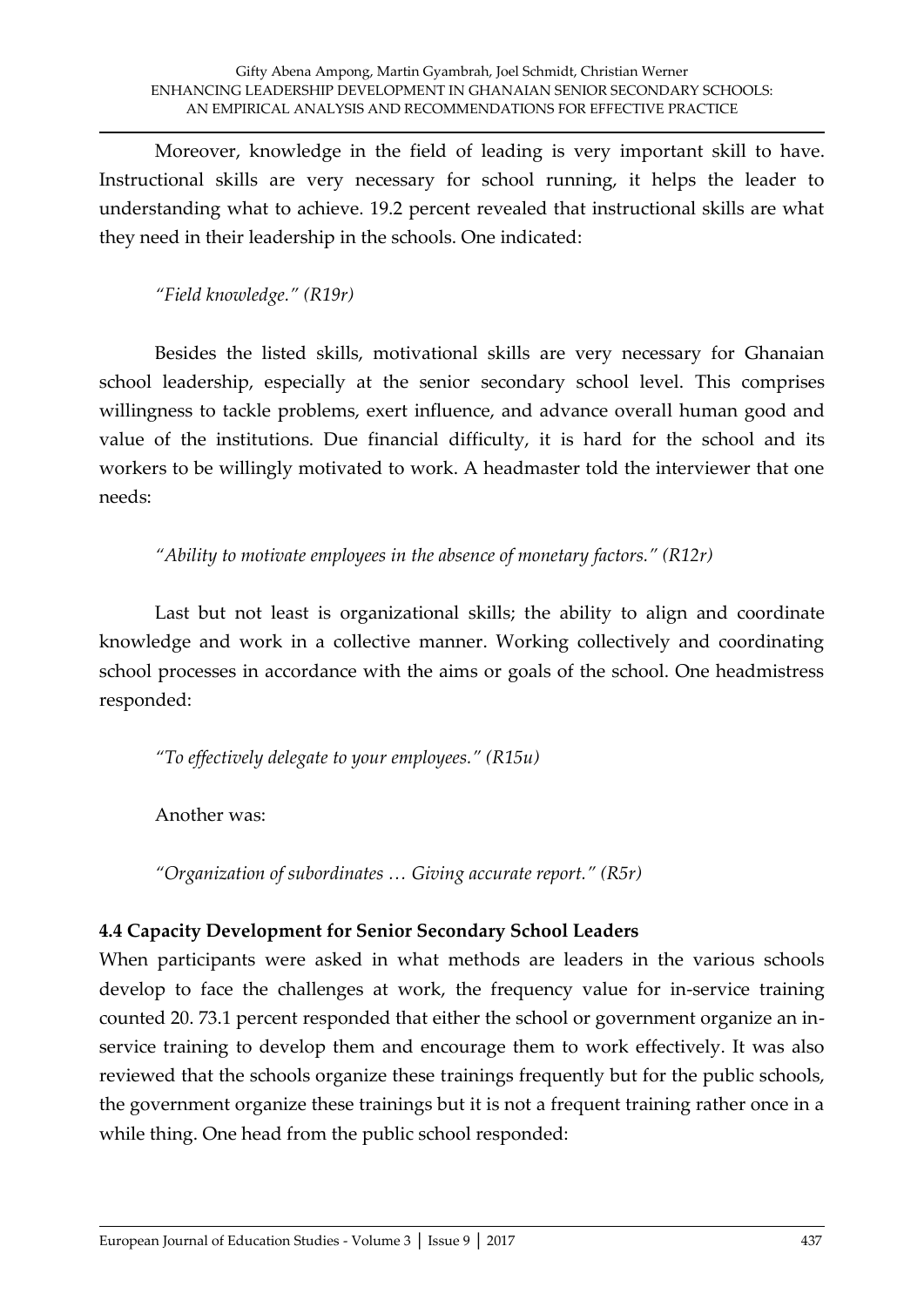*'The Ghana Education Service organizes periodic training for Senior Secondary School leaders. These programs, however, are not frequent.' (R21u)*

Mentoring is also a method of developing one to its potentials. From the data, it was seen that 3.8 percent of the responses answered that they use mentoring methods to develop their staffs. An assistant headmaster from one private school said:

# *'Engaging in mentorship programs.' (R5r)*

Furthermore, 7.7 percent stated that they use coaching as a means of developing both leaders and staff. They encourage their staff to improve both job skills and knowledge in the process. A respondent specified that:

*'We permit weekend upgrading where teachers are encouraged to attend sandwich and distance programs to update their skills and qualifications.' (R2u)*

Additionally, few reported that they use feedback as a form of developing themselves and their staff. From the analysis, 3.8 percent responded that feedback is a way which helps to reverse the direction of change. One head said:

*'Staff who have no formal background in education are commended and encouraged to take courses in education.' (R1r)*

Besides, 26.9 percent stated seminar as method of capacity development. They organize seminars to exchange ideas. These seminars help them to develop their leadership skills to face the challenges ahead. One female teacher's response was:

*'Yes, I attend seminars for leadership development to upgrade myself for a leadership position in future.' (R19r)*

Lastly, on capacity development, some responded that they attend workshops to develop themselves professionally. Workshops are intensive group discussions where ideas and concepts are developed and used. An assistant headmistress responded that:

*'We encourage staff to attend workshops to improve on their skills and develop new ideas. We also encourage them to read wide to help them improve on their skills.' (R9u)*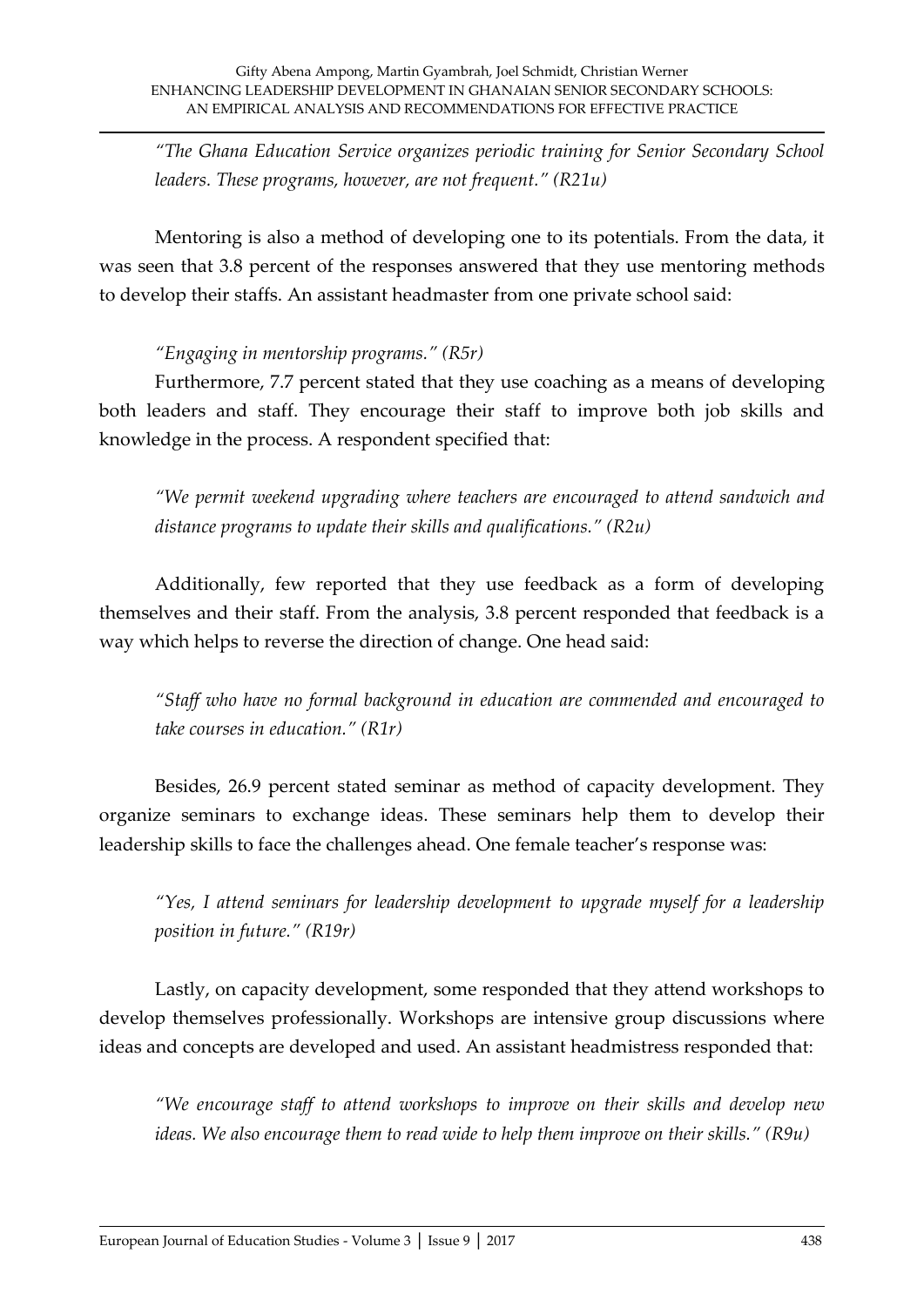#### **4.5 Leadership Development Approach/ Mode in Ghana**

The Approach or model of delivering leadership development program can be theoretical or practical approach. Both can be very effective in the development of skills and abilities.

Theoretical content gives facts and evident on a particular subjects. Sometimes it is difficult for one to relate these facts. From the responses, it was realized that most of the leadership development programs organize by either the government or school are too much theoretical. And this makes it difficult for participants to relate well to the program because the theories are most of the time different from what are being practiced in the schools. One head's response was:

*'The implementation of the program is very difficult due to the difference between theory and what is really practiced on the ground.' (R22r)*

On the other hand, practical content delivery facilitates better understanding. Making the theoretical content more practical and involving participants in the process help them to understand and acquire very practical knowledge to develop themselves. Another heads stated:

*'It is a good programs, it helps to mentor leader also helps to acquire practical knowledge.' (R5r)*

#### **4.6 Professional Development Support**

To make leadership development in schools more active, there should be support from all agents of education. The supports for leadership development in this study are grouped into four, namely, the school, government, other sponsors and no support.

The school in this section means the support from the school itself, 42.3 percent described. For the private school, leadership development is supported, financed and organize by the management of the school. One headmaster specified:

*'No support. Everything is generated within. It is only public institutions get the support from government.' (R12r)*

Sometimes they are supported by other sponsors, 30.8 percent reported.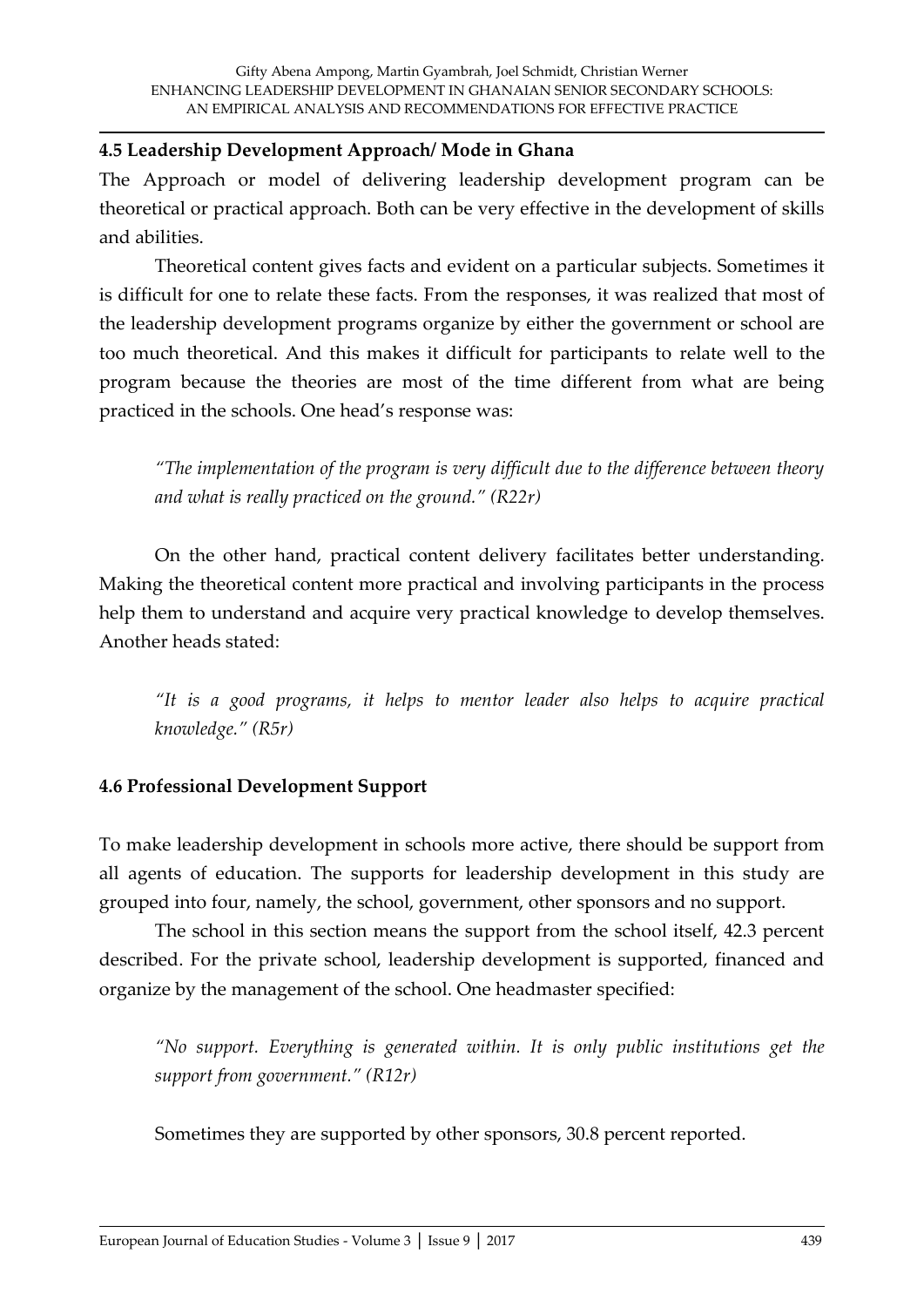*'No external support comes in from the government but we have had several donations from some individuals to help in capacity development' R25r*

Government organizes and supports leadership development for schools, mainly the public schools. But timing of the training programs are not favorable for school leaders to attend. A headmaster's reaction was:

*'The government organizes programs for us; however, the time period it is organized is not convenient. It is mostly organized during schools hours and we cannot leave our work just for the program.' (R9u)*

#### **5. Discussions**

# **Theme 1: Leadership Challenges**

It has been identified that the advances in science and technology, changes in demography which has led to changes in the nature of work, globalization, and the environmental pressures are also seen in education. And the consequences of the working context are quite crucial for the organization and leadership of schools (Day & Leithwood, 2007). Whether the school is public or private, well-endowed or poor, the school head would have a number of complex issues to deal with, sometimes on a regular basis. These issues are challenging to the school leaders.

Agreeing to Mulford (2003), these issues which are job-related stress from the pressure of long hours, budget cuts, overcrowding, and shortage of qualified teachers; time fragmentation; an unsupportive external environment including the growing pressure of high-stakes testing and accountability - a set of local, state, and federal mandates, many of which are seen by school leaders as unfounded; social problems that schools are assuming in trying to instruct students - the harsh realities from the outside, such as poverty, inadequate health care, and unemployment; inadequate remuneration for the increased responsibility and workload; and the pressures of unrelenting change which are not necessarily to education's advantage.

From the responses, advances in science and technology, and globalization were not seen to be pressures on headmasters' rather financial pressures internally and externally. Not much difference was seen from the data collected for this study compared to Mulford's assertions, although some of the responses are very particular to Ghana. In detecting leadership challenges from the data collected, nine subthemes manifested during the analysis of the data; internal financial difficulties, external financial difficulties, inadequate logistics, lack of infrastructure, indiscipline, human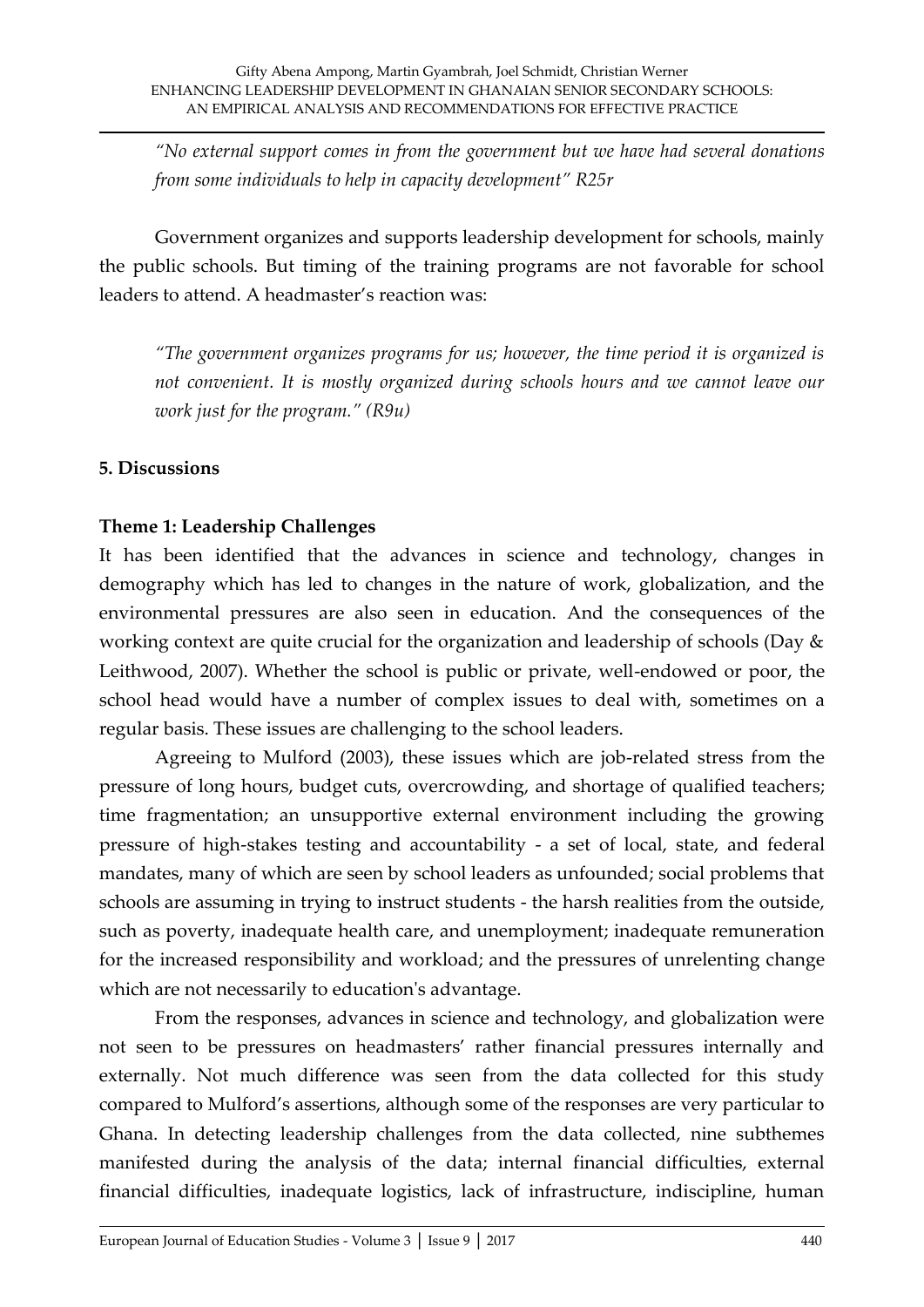factors, unskilled/ uncooperative staff, the educational structure and lack of extrinsic motivation.

Leaders and teachers from both set of schools acknowledged that these challenges do not only affect their performance as leaders rather the whole agents of the school. Studies have shown that high-quality leadership has a significant impact on both pupils' academic and non-academic outcomes (Leithwood et al, 2004). In the same way, low-quality leadership also impacts the school as a whole. The responses confirmed that the school leaders are faced with complex and diverse challenges which require of them more tactical skills to help them face these challenges.

One key finding from the data collected was lack of extrinsic motivation from either government or the school. Most of the respondents reported that their outcomes do not match their inputs; they are doing a lot to increase the performance of both students and school notwithstanding challenges such as inadequate logistic and insufficient infrastructure. But they are not rewarded accordingly. Pinder (2008) described that what people receive as a reward for their efforts or input is regarded as an outcome. Different people, including school principals, appreciate different outcomes. Salary, fringe benefits, status, opportunity to learn, physical outcomes/ privileges and job satisfaction are the main outcomes of job satisfaction. Based on the interviews, these outcomes have not been attained and have led to dissatisfaction in their jobs. People usually evaluate their outcomes based on their inputs. If their view is that the outcome befits the input, then equity or satisfaction has been reached.

Another key finding from the study was financial challenges, internally and externally. The private senior secondary schools in Ghana do not get any kind of support from the government. Based on the interviews, few of such schools receive external donor support. They generate funds internally from parents for the management of the school. But payment of such fees is a big challenge for parents given the current economic situation in Ghana. Meanwhile, the public schools run non-fee paying systems. These schools are funded primarily by the government. However, the study revealed that disbursement of financial support by government is irregular, making the running of the public schools perplexing for its leaders. For these reasons, the development of the leaders and teachers are hindered.

These challenges make the school leadership profession unattractive to the most qualified potential candidates. Evidence indicates that potential applicants are deterred by the heavy workload of principals and the fact that the job does not seem to be adequately remunerated or supported (Beatriz, Deborah, & Hunter, 2008).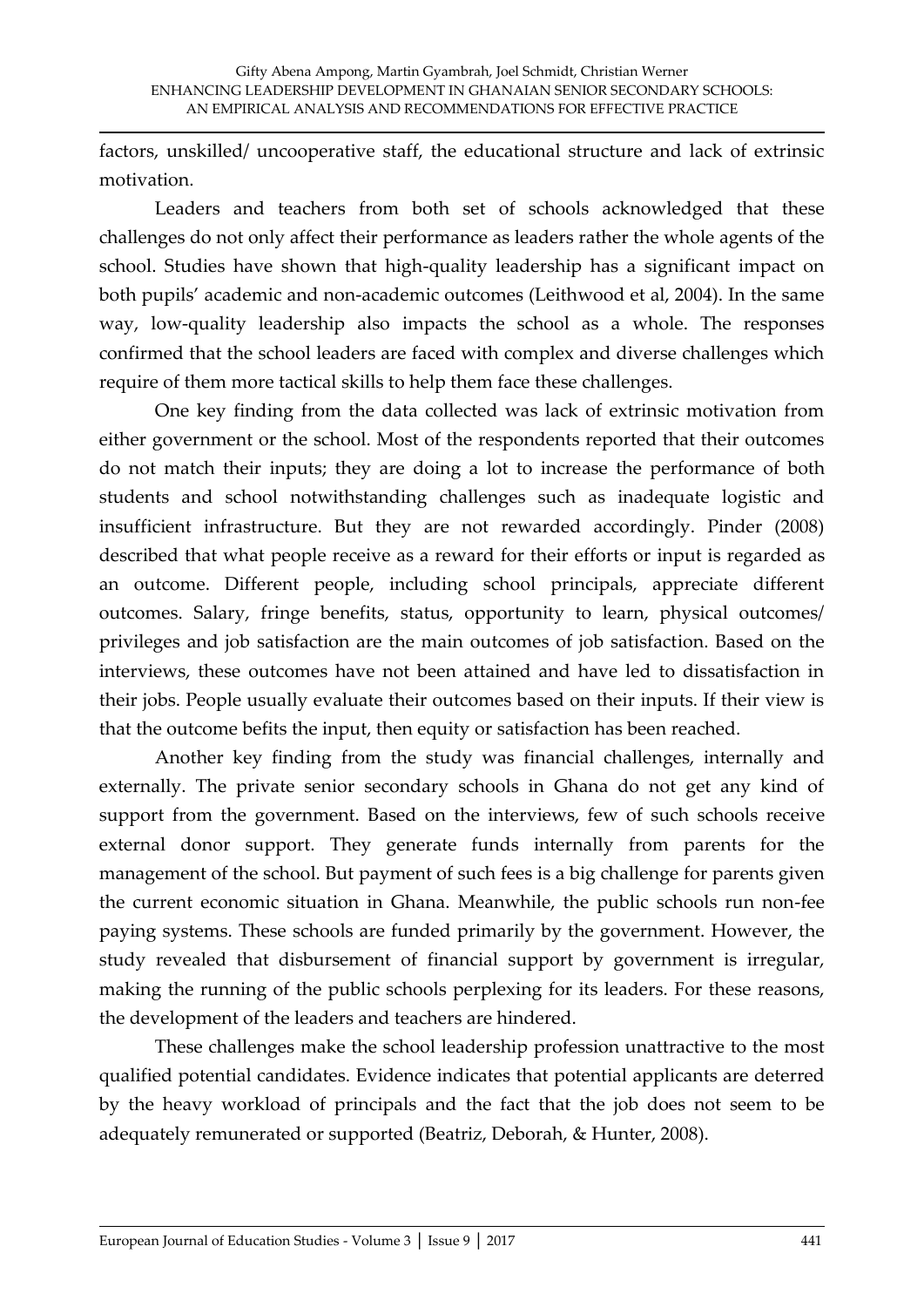#### **Theme 2: Leadership Skills**

Effective school leadership is essential to improve the efficiency and equity of school. Being efficient leader means acquiring the necessary skill for the management of the school. Discussing the challenges of leadership in the world today, Langely and Jacobs (2014) stated the challenges of the school leadership today demand so much of the individual willing to take on that challenge. These require leaders to be visionary, analytical and effective communicator. Leaders in this century must make every attempt to adapt to change in a manner that incorporates specific skills, be they inherent or learned to become successful.

According to Dimmock's (1999), '*leadership means influencing others' actions in achieving desirable ends. Leaders are people who shape the goals, motivations, and actions of others. Frequently they initiate change to reach existing and new goals… Leadership… takes… much ingenuity, energy and skill.'* Alternatively, Starratt (2001) emphasized leadership as 'cultivation' which means that democratic leadership is primarily concerned to cultivate an environment that supports participation, sharing of ideas, and the virtues of honesty, openness, flexibility, and compassion. Moreover, Bush (1998) linked leadership to values or purpose.

Grounded on these theories and the responses from the interviews, theme two was developed. It was used to understand the skills needed for successful school leadership in Ghana. Motivation, communication, managerial, organizational, instructional and social skills were the components for leadership skills; they are seen to be essential skills for school leadership in this study.

The vast literature on school leadership proves that these skills are inevitable for successful leadership. After scrutinizing 121 articles in four international journals, Leithwood, Jantzi and Steinbach (1999) identified school leadership skills as follows:

- Instructional leadership;
- Managerial leadership;
- Participative leadership;
- Moral leadership;
- Transformational leadership;
- Interpersonal leadership;
- Contingent leadership.

Instructional, managerial and interpersonal leadership skills were perceived to be important skills from the responses of this study despite the above skills listed.

Instructional leadership skills assume that school leaders, usually principals, have both the expert knowledge and the formal authority to exert influence on teachers.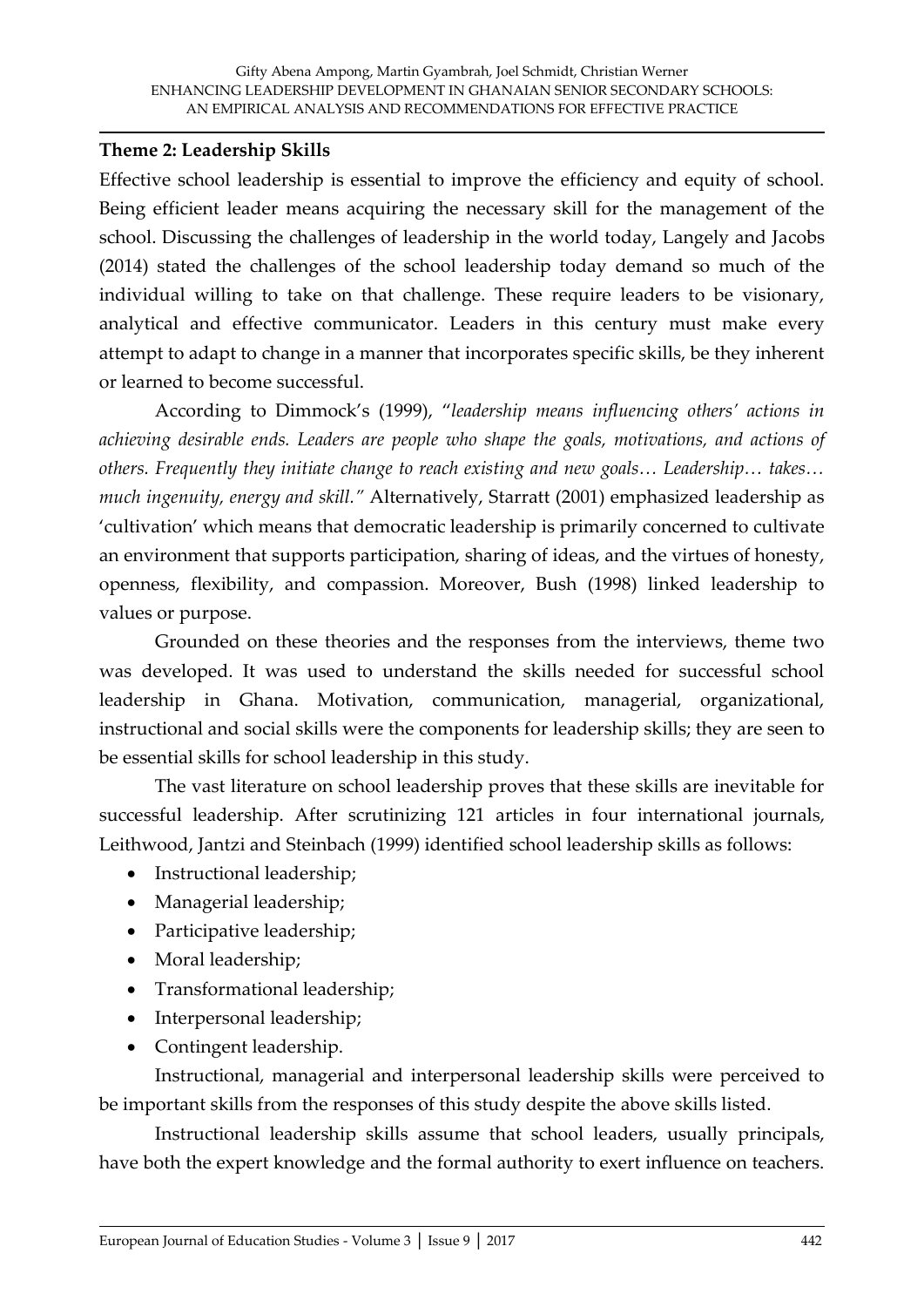On the other hand, Hallinger and Murphy (1985) categorized instructional leadership into three broad categories:

- defining the school mission;
- managing the instructional program;
- promoting school climate.

Modeling, monitoring and professional dialogue are three strategies of instructional leadership which were shown particularly effective in improving teaching and learning of small schools in England and Wales (Southworth, 2002). Hill (2001) advocated that instructional leadership dimension should be included in leadership development program, '*school leaders may lack sufficient knowledge of teaching and learning to provide adequate, let alone successful, leadership*'.

Participants from the interview concur with (Hill, 2001) that school leaders in Ghana need sufficient knowledge of teaching and learning to leader successful. In contrast, a large number of participants commented on lack of sufficient field knowledge on the part of leaders and teachers. Instructional leadership focuses on teaching and learning and on the behavior of teachers in working with students. Leaders' influence is targeted at student learning via teachers.

Managerial leadership admits that the focus of leaders ought to be on functions, tasks, and behaviors and that if these functions are carried out competently the work of others in the organization will be facilitated (Leithwood, Jantzi & Steinbach, 1999). According to Dressler's (2001) reviewed of leadership in Charter schools in the United State, the principal's role has been clearly focused on management responsibilities. Global and societal influences have increased the span of responsibility. Additional responsibilities are said to include interpersonal leadership, such as motivating others, sensitivity and communication skills, and contextual factors, including philosophical and cultural values, and policy and political influences. The responses from the heads during the interview acknowledged managerial skills as a critical success factor to efficient leadership; many therefore suggested managerial training for school leaders.

According to West-Burnham (2001), interpersonal skill is the vital medium. Interpersonal leadership focuses on the relationships leaders have with teachers, students and others connected with the school. Leaders adopt a collaborative approach which may have a moral dimension. They have advanced personal skills which enable them to operate effectively with internal and external stakeholders. Considering the pressures related to the work of school leaders, Johnston and Pickersgill (1992) suggested that personal and interpersonal skills should be a requirement for school.

Considering the communal nature of Ghanaian culture, a school leader with interpersonal skill will have difficulties in succeeding as a leader. Majority of the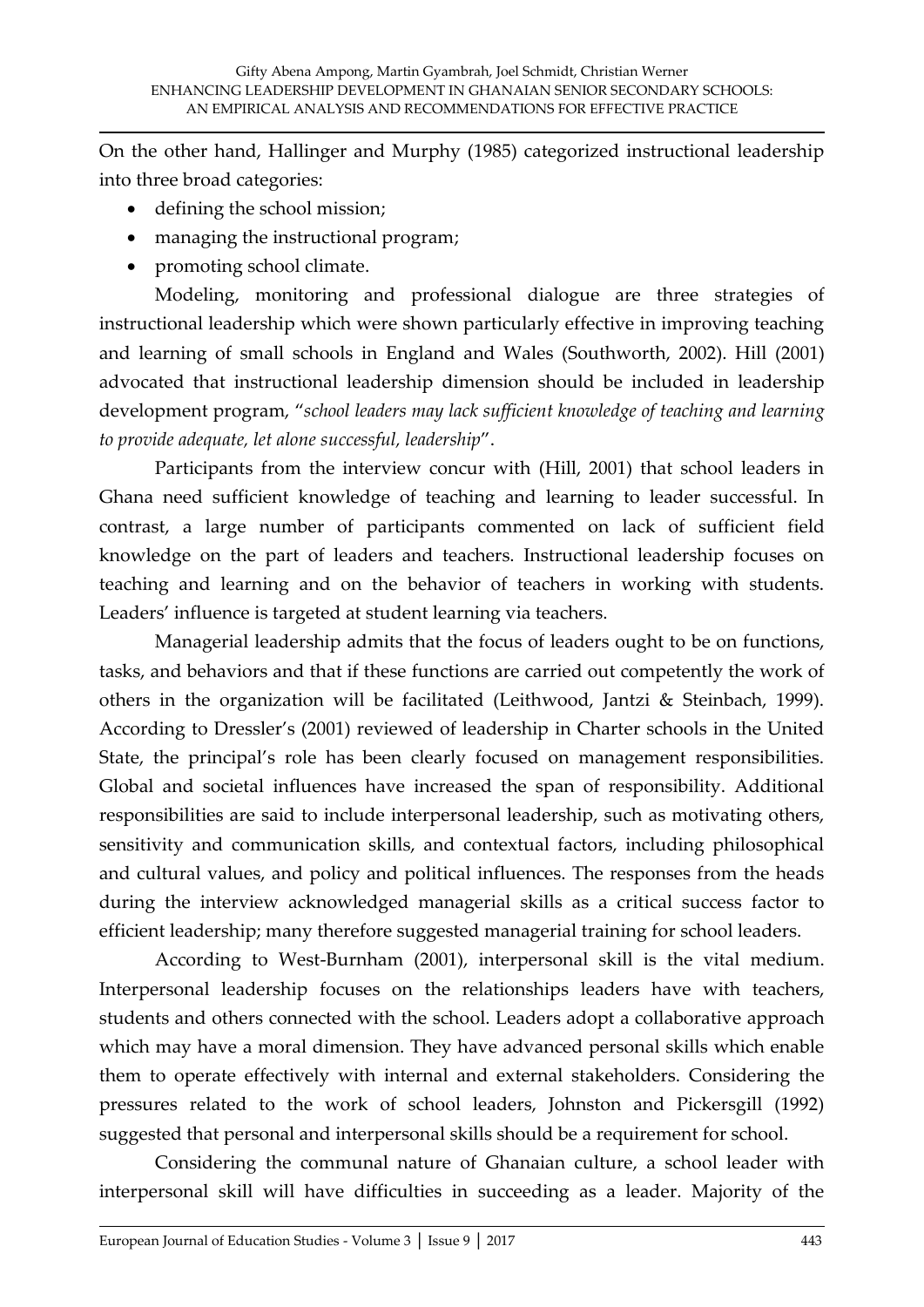responses admitted to the fact that interpersonal leadership skill is a need skill for school leaders in Ghana.

Other leadership skills such as participative leadership, moral leadership, transformational leadership and contingent leadership skill are also necessary leadership skills for the improvement of school in this century, even though they were not seen or mention in the interviews. They need to be looked into and practiced for the success of both private and public secondary schools.

#### **Theme 3: Capacity Development Approaches**

The main purpose of this study is to explore leadership capacity development approaches or modes in Ghanaian senior secondary schools. In-service training, mentoring, coaching, feedback, seminar, and workshop are modes of developing competences in both leaders and followers for the improvement of any organization. There are other modes or approaches for capacity development of leaders. A recent review on the most prevalent and promising approaches used to develop leaders, methods like 360-degree feedback and executive coaching, mentoring and networking, and job assignment and action learning were specified (Day & Halpin, 2004). As more as 73.1 percent of participants in the interviews identified in-service training as the most common capacity development approach in Ghanaian senior secondary schools both private and public. Additional approaches emerged as the researcher analyzed the data collected. Limited number also specified that sometimes mentoring, coaching, feedback, seminars and workshop methods are used, agreeing to what (Day & Halpin, 2004) stated as popular and promising.

The private schools indicated from the data that in-service trainings are frequently organized and staff attend them to build up their competences. But their counterparts in the public schools are not able to attend these training sections organized by the government due to wrong timing as one headmaster stated. Furthermore, inadequate resources discouraged them to go for these trainings. In the end, it pans out that most of the leaders and staff in our public schools are not fully equipped to face the perplexing tasks ahead of them.

E-learning for leadership, narrative methods, job rotation, challenging assignments that stretched their capability and networking with peers were found from literature to be effective in the development of school leaders. These methods would not be dragging them from schools to confined places for capacity building. Rather within their various zones, they can bring their best through these methods together with the popular ones. Day (2001) described leadership development as increasing the collective capacity of organizational members to engage effectively in leadership roles and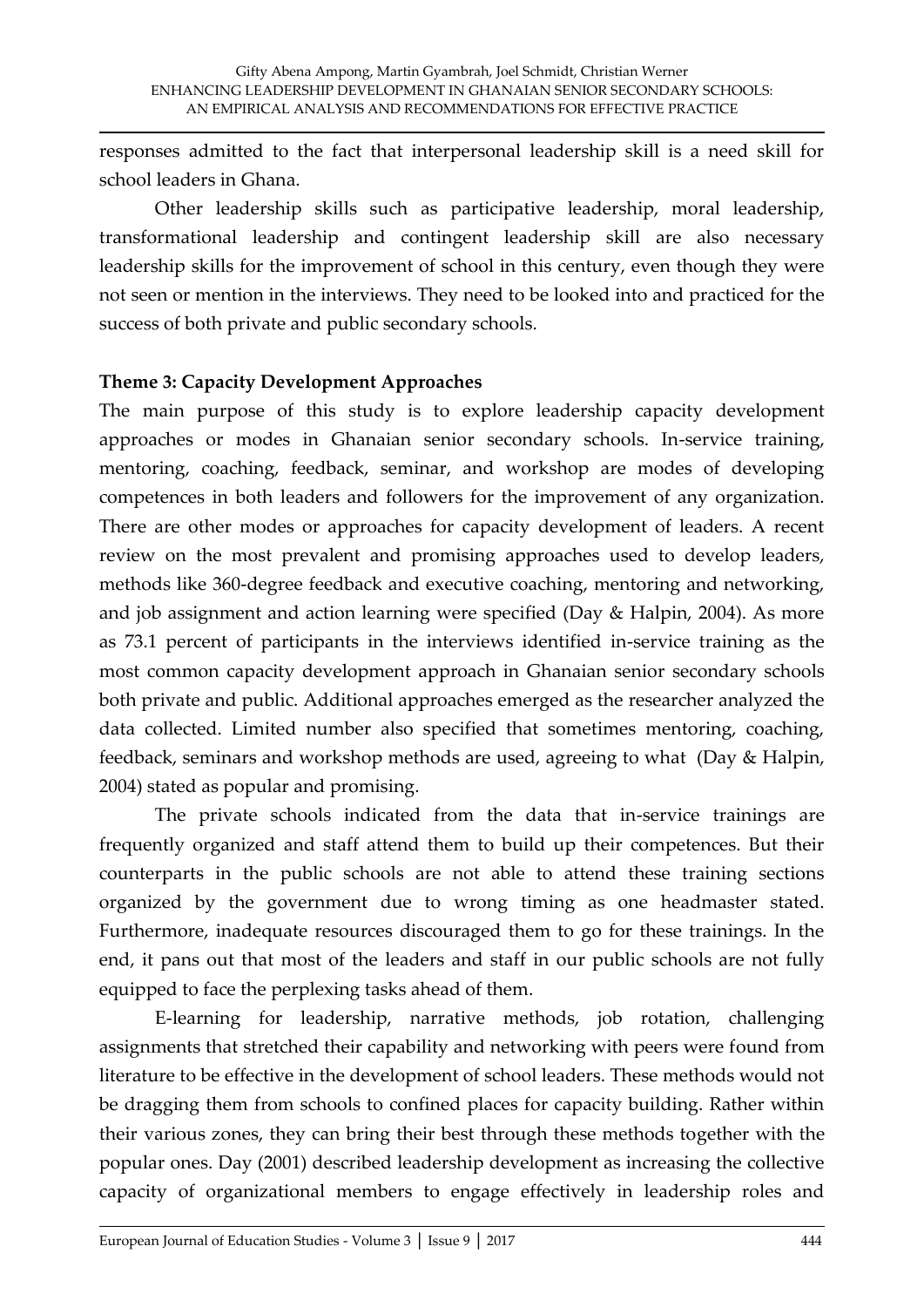processes. He goes on to explain that leadership development means capacity building: this means expanded capacity provides for better individual and collective adaptability across a wide range of situations. A leadership development approach is oriented toward building capacity in anticipation of unforeseen challenges.

#### **Theme 4: Leadership Development Content**

Bolam (1999) claims that leadership development can be grouped into four modes:

- Knowledge for understanding;
- Knowledge for action;
- Improvement of practice;
- Development of a reflexive mode.

Leadership development program contents are perceived as predominantly aiming at '*knowledge for understanding*', particularly those provided by universities (Bush, 2009). Each program has a '*curriculum*' that gives an indication of the topics to be studied. Content of leadership development programs provided for school leaders tend to emphasis greatly on the application of knowledge to improve practice than on theoretical issues (Bjork & Murphy, 2005) claimed. Nevertheless, there has been a widespread shift in the twenty-first century, emphasizing from content to process, from '*what*' is included in development programs to '*how*' they are designed and delivered. For which Chong, Stott, and Low (2003) stressed that '*delivery*' is the main concern of the new leadership development program.

Is the content of leadership development programs in Ghana for school leaders a knowledge for understanding or knowledge for action and improvement of practice? The answers to this question brought out the leadership development theme, including its subthemes of practical content and theoretical content. A number of participants did not answer this question without giving reasons. Those who answered stated emphatically that these training programs organized either by government or school or third party, are too theoretical in content. The program or the model as it is now exposes leaders who in leadership position without the requisite skills to acquire the needed skills to enable them succeed in their leadership careers. It is very elaborate and comprehensive and covers almost every facet of leadership in education (R1r). Even though relevant information for the improvement of the school, sometimes it feels boring, not beneficial (R11r). Moreover, '*the implementation of the program is very difficult due to the difference between theory and what is really practiced on the ground*' (R22r).

Knowledge understanding is very important as leaders of schools, but there is a shift in today's world from '*what*' is included in development programs to 'how' they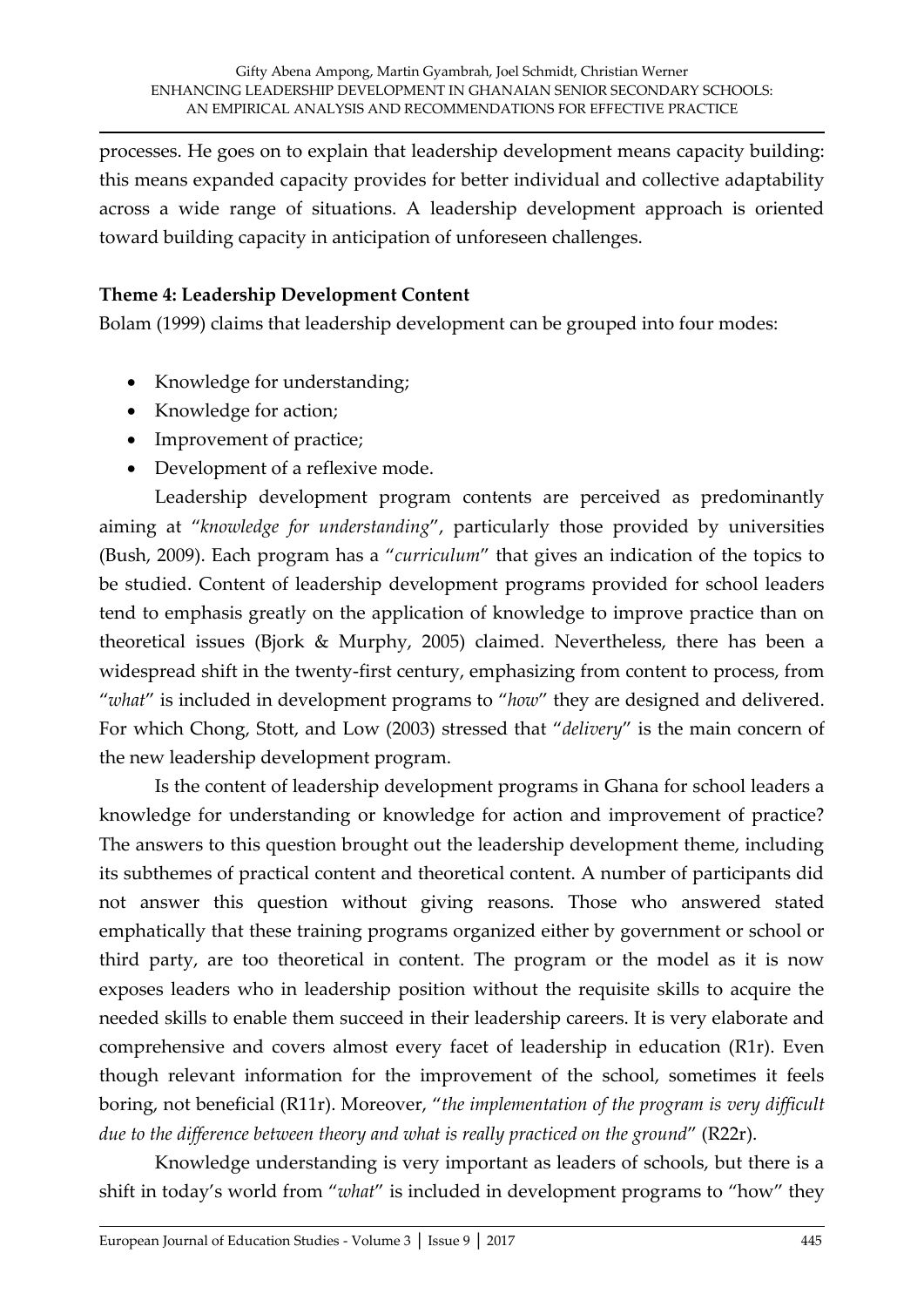are designed and delivered. The '*delivery*' should be the main concern for leadership development programs in Ghana. '*Knowledge for action'* and '*improvement of practice*' as Bolam (1999) suggested should be the focus on process rather than content. Instead of the adoption of a prescribed curriculum, leaders are developed through a range of action modes and support mechanisms, often customized to the specific needs of leaders through what is increasingly referred to as '*personalized*' or '*individualized*' learning. The researcher believes if more attention are given to the facilitation of learning through approaches such as participant-centered learning, action learning sets, and open learning, leadership development in our secondary schools will be effective.

#### **Theme 5: Professional Development Support**

There is considerable diversity in the ways that leadership development programs are funded supported. According to Bush and Glover (2005) countries like Singapore and the Seychelles, school leadership development cost is met by the government. In Singapore for instance, 'Leaders in Education' is not mandatory for appointment but, as candidates are 'handpicked' for inclusion in the program, they are required to attend and successful completion is expected to ensure promotion (Bush & Chew 1999). On the other hand, in most other countries by being full-time for six months with candidates receiving full pay during the training period.

A review on professional development support and funding in schools show North Carolina's program also represents a substantial investment as candidates receive a loan, which is repayable only if they leave the state within four years. Likewise, all Chicago's programs are entirely free to candidates, a commitment to educational regeneration through leadership development. Nevertheless, in Ontario, the model is very different with candidates paying their own fees, although these are tax deductible, and learning in their own time. In England, the government covers the cost of the NPQH, because it is statutory, but other NCSL programs are fee paying after the pilot phase.

Ghana might be using one way or the other similar funding model in Chicago and England. From the interviews, it was revealed that government supports and funds these programs for the leaders in the public schools. Leadership development programs are usually a week long program with officials to update and review leadership practices. Candidates participate freely in these programs but have to sometimes pay for learning materials and accommodation. Some complain of these payments to be expensive for them to pay therefore do not attend the programs. All the same, the private schools fund these programs from within or attend the ones organize by the universities at a cost.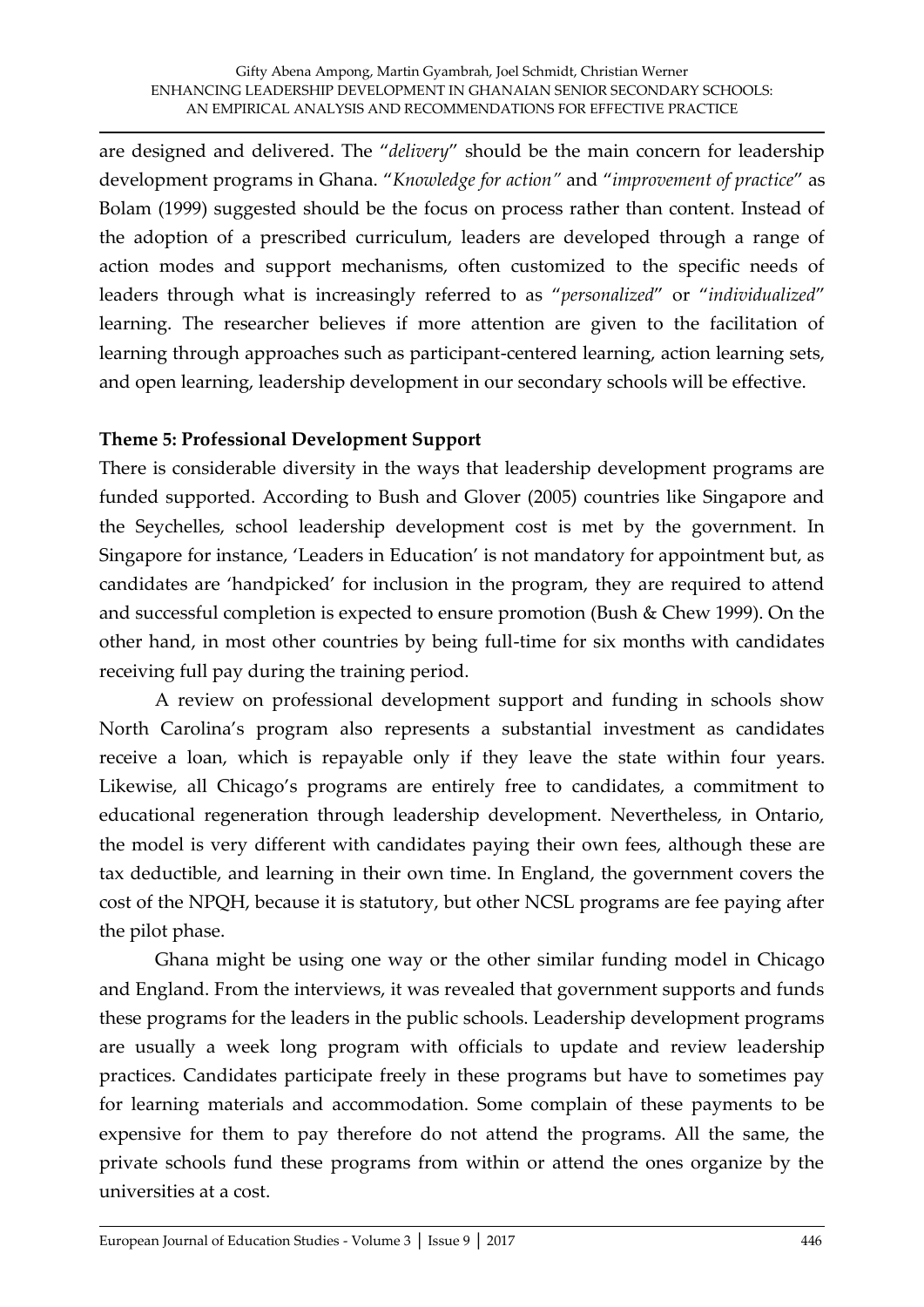This kind of funding model is not a bad model as other countries practice it. But it is the attitude and mindset of the participants in the program and most personnel in the government or public schools. If they realize it is an investment in their career, they will help support the government in such events. The private schools know and see such measures as an investment for the total success of the school even though they do not get any governmental support.

School leaders, especially in the public schools, should be much more concerned about their own career development and understand that the government will do its part for the development of schools but will not always be enough considering the country's economic situation. Self-funding usually means that candidates apply to join programs and acceptance is independent of state sponsorship. In this scenario, participants are willing to pay the fees because they regard it as an investment in their career development (Bush and Jackson 2002).

# **6. Recommendations**

In light of the findings, the following recommendations were made:

- A continuous leadership development program of activities which focus on recruitment of candidates from preparation level to succession level. Recruitment processes can have a strong impact on school leadership quality. Succession planning – proactively identifying and developing potential leaders – can boost the quantity and quality of future school leaders. Eligibility criteria should be broadened to reduce the weight accorded to seniority and attract younger dynamic candidates with different backgrounds. The procedures should include an expanded set of tools and procedures to assess candidates.
- Ensuring in-service training to cover need and context. Leadership development programs should focus more on the individual needs of the school leaders. The learning process should be facilitated through approaches such as participantcentered learning, action learning sets, and open learning. The existing in-service programs should encourage development of leadership skills. It should be also offered periodically to principals and leadership teams so they can update their skills and keep up with new developments.
- Ensuring suitable variety modes for effective training through a broad body of knowledge supported by practices that identify the content, design and methods of effective programs. Approaches such as curricular coherence, experience in real contexts, cohort grouping, mentoring, coaching, peer learning and structures for collaborative activity between the program and school, E-learning for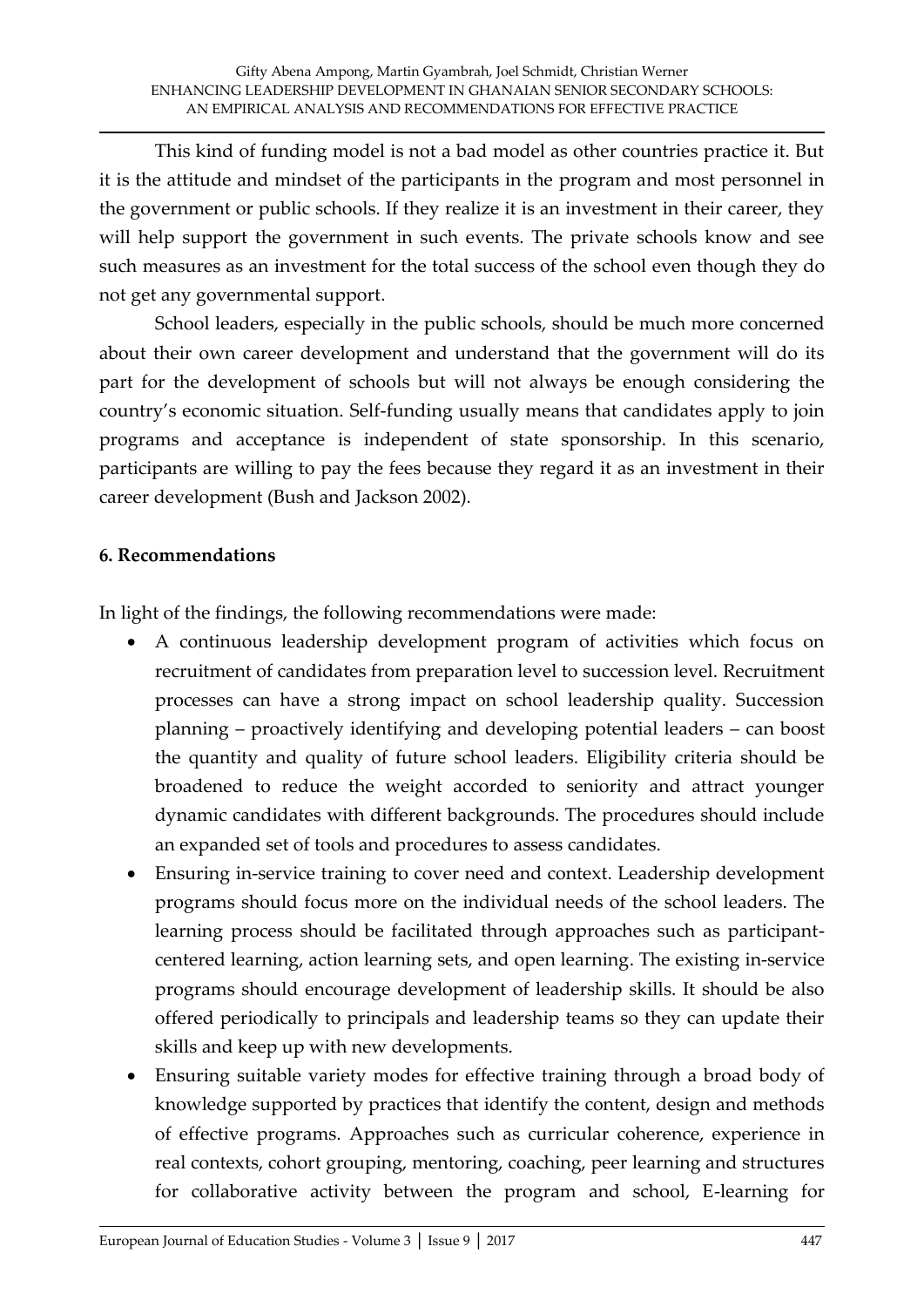leadership, narrative methods, job rotation, challenging assignments that stretched their capability and feedbacks were found from literature to be effective in the development of school leaders.

# **7. Conclusions**

There is widespread interest in educational leadership. It is believe that effective leadership is vital for successful schooling (Leithwood et al. 2006). It is therefore widely regarded as the second most important factor affecting student outcomes after classroom teaching. Effective leadership is seen to serve as a facilitator for unleashing the potential capacities that already exist in the organization. It empowers institutions to achieve the expected outcomes. School leadership is the most vital component for school improvement success. Leithwood et al, (2004) established that among schoolrelated factors leadership is the single factor next to classroom instruction that contributes to what students learn at school. This has both direct and indirect effects on students' achievement and school success.

Given the importance of educational leadership, the development of effective leaders should not be left to chance. It should be a deliberate process designed to produce the best possible leadership for schools and colleges (Bush, 2009). In so doing leaders develop the needed skills for the success of the school. O'Neill and Fisher (2004) added that through this continuous, progressive, sequential and developmental process leaders acquire the skills, knowledge and behaviors required that occurs over time due to both maturational processes and learning (Avolio, 2005).

#### **Acknowledgements**

The authors acknowledge all the staff of University of Applied Management for their helpful assistance at all times and the head teachers, principals, teachers, administrators among others in the Ghanaian Senior High schools who contributed greatly to this by providing the needed data for the study.

# **About the authors**

**Gifty Abena Ampong**, MA, Hochschul Campus-Unna, Germany, [gifty.ampong@gmail.com](mailto:gifty.ampong@gmail.com)

**Martin Gyambrah**, Ph.D., University of Applied Management, Ghana Campus, [martin.gyambrah@fham.de](mailto:martin.gyambrah@fham.de)

**Joel Schmidt**, Ph.D., University of Applied Management, Germany, [joel.schmidt@fham.de](mailto:Joel.Schmidt@fham.de)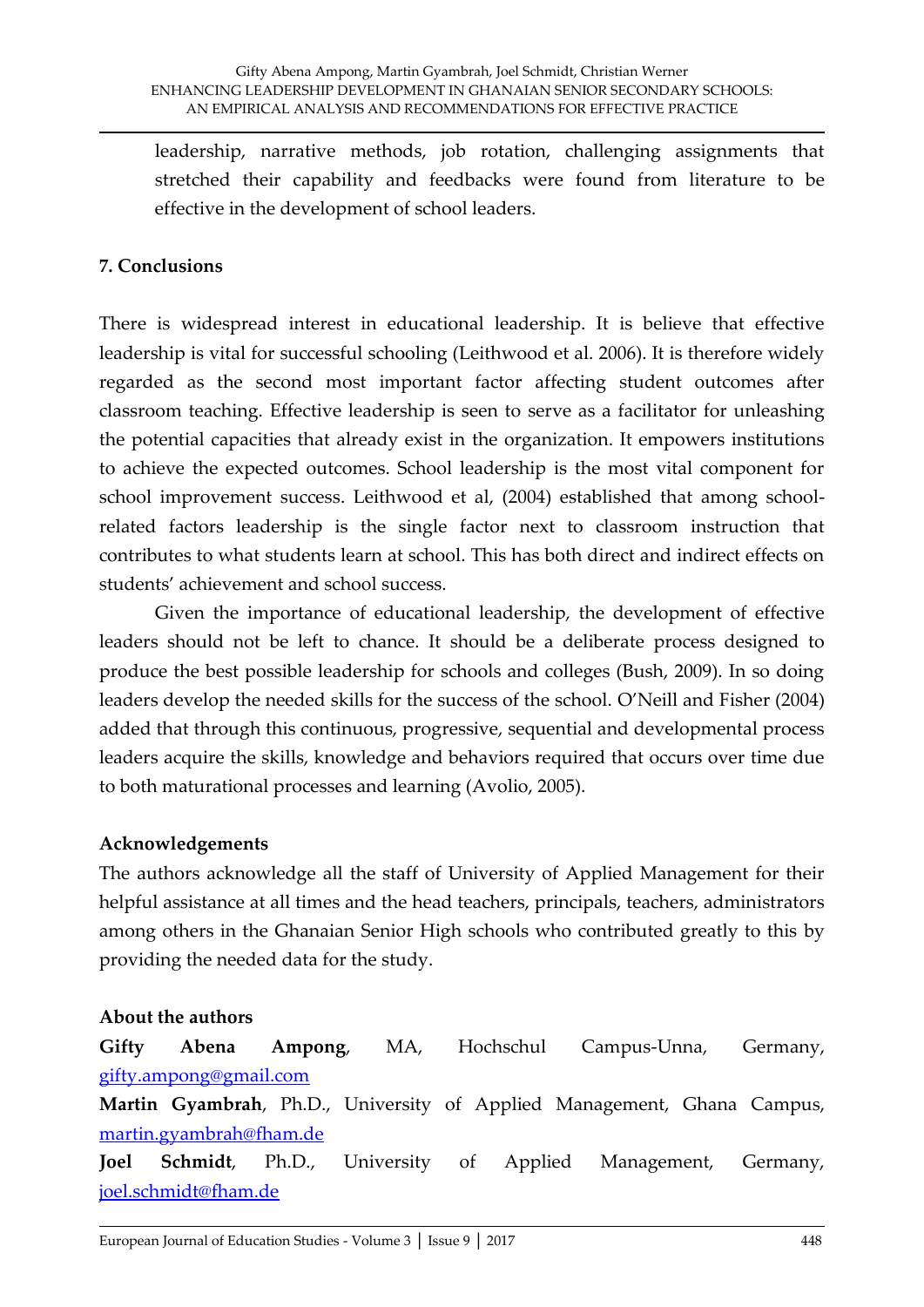**Christian Werner**, Ph.D, Dr. rer. Oec, Private University Seeburg Castle, Seekirchen, Austria, [christian.werner@fham.de](mailto:christian.werner@fham.de)

#### **References**

- 1. Afful-Broni, A, 2012. Conflict Management in Ghanaian Schools: A Case Study of the Role of Leadership of Winneba Senior High School, International Journal of Educational Planning Administration, 2 2, 65-76. ISSN 2249-3093.
- 2. Avolio, B, J, 2005. Leadership development in balance: Made/born. Mahwah, New-Jersey: Lawrence Erlbaum Associates,
- 3. Barton, D, Grant, A, Michelle, Horn, M, 2012. Leading in the 21st century. **[McKinsey Quarterly](http://www.mckinsey.com/quarterly/overview)**
- 4. Bass, B, M, 1985. Leadership and Performance beyond Expectations, New York: Free Press,
- 5. Bass, B, M, 1990. From transactional to transformational leadership: Learning to share the vision. Organizational Dynamics, winter, 19-31.
- 6. Beatriz, P, Deborah, N, Hunter, M,, 2008. Improving School Leadership, Volume 1 Policy and Practice: Policy and Practice Vol, 1. OECD publishing,
- 7. Bird, C, 1940. Social Psychology. New York: Appleton-Century.
- 8. Bimpeh, S, 2012. Factors Influencing Leadership and Teacher Performance in the Senior High Schools in the Ho Municipality of the Volta Region of Ghana, Ghana
- 9. Blake, R, R, Mouton, J, S, 1964. The Managerial GriD, Houston, TX: Gule,
- 10. Bolam, R, 1999. Educational administration, leadership and management: Towards a research agenda, In Educational management: Redefining theory, policy and practice, Ed, T, Bush, L, Bell, R, Bolam, R, Glatter, and P, Ribbins, 193– 205. London: Paul Chapman
- 11. Burns, J, M, 1978. Leadership, Harper and Row, New York, NY.
- 12. Bush, T, Chew, J, 1999. Developing human capital: training and mentoring for principals, Compare, 29: 1: 41-52.
- 13. Bush, T, Glover, D, 2003. Leadership Development: A Literature Review, Nottingham, National College for School Leadership,
- 14. Bush, T, D, Glover, 2014. School leadership models: What do we know? School Leadership & Management: Formerly School Organisation, 45:553-571. doi: 10.1080/13632434.2014.928680.
- 15. Bush, T, Jackson, D, 2002, Preparation for school leadership: international perspectives, Educational Management and Administration, 30: 4: 417-429.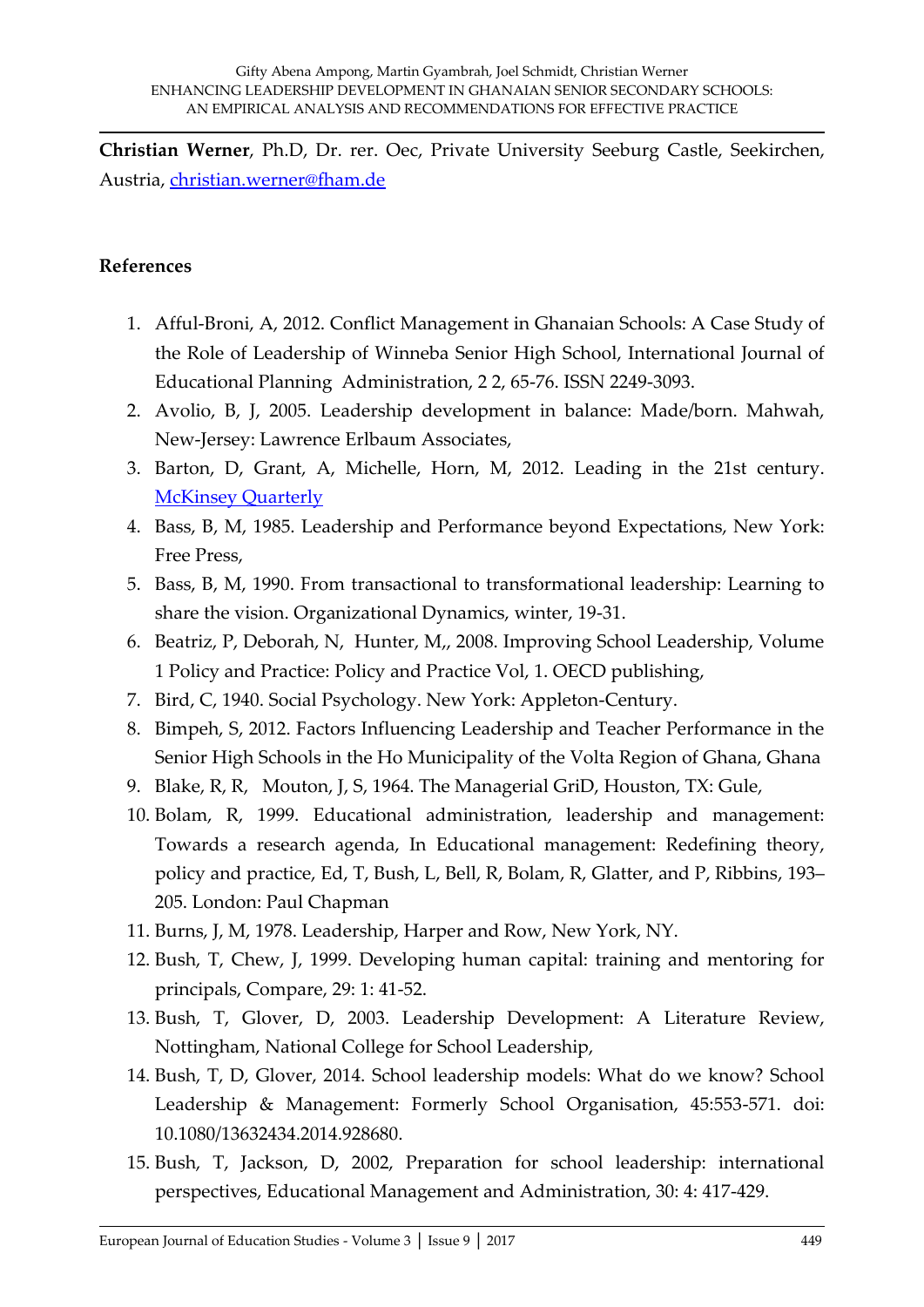- 16. Bush, T, 2008. Leadership and management development in education. London, England: Sage Publications,
- 17. Bush, T, 2009. Leadership development and school improvement: contemporary issues in leadership development, Educational Review, 61 4, 375-389. ISSN 0013- 1911
- 18. Chong, K, C, K, Stott, Low, T, G, 2003. Developing Singapore school leaders for a learning nation. In reshaping the landscape of school leadership development: A global perspective, Ed, P, Hallinger, 163–74. Lisse, the Netherlands: Swets and Zeitlinger,
- 19. Creswell, J, 2003. Research design: Qualitative, quantitative and mixed methods approaches 2nd edn. Thousand Oaks, CA: SAGE Publications
- 20. Creswell, J, W, 2007. Qualitative Inquiry and Research Design: Choosing among the Approaches, 3rd edn. Thousand Oaks, C, A: Sage.
- 21. Davis, S, Darling-Hammond, L, LaPointe, M, Meyerson, D, 2005. School leadership study: Developing successful principals Review of Research. Stanford, CA: Stanford University, Stanford Educational Leadership Institute.
- 22. Day, D, V. 2001. Leadership development: a review in context, Leadership Quarterly, 11: 4581–613.
- 23. Day, D, V, Halpin, S, M, 2004. Growing leaders for tomorrow: An introduction. In  $D, V$ .
- 24. Day, S, J, Zacarro, S, M, Halpin Eds, Leader development for transforming organizations: Growing leaders for tomorrow pp, 3–22. Mahwah, NJ: Erlbaum & Associates
- 25. Day, C, Leithwood, K, Eds, 2007. Successful principal leadership in times of change: An international perspective. Dordrecht, UK: Springer.
- 26. Day, D, V, Harrison, M, M, Halpin, S, M, 2009. An Integrative Approach to Leader Development: Connecting Adult Development, Identity, and Expertise. New York, NY: Psychology Press,
- 27. Deal, T, Peterson, K, 1999. Shaping school culture: The heart of leadership, San Francisco, CA: Jossey-Bass,
- 28. Dimmock, C, 1998. Restructuring Hong Kong's schools: the applicability of western theories, policies and practices to an Asian culture. Educational Management and Administration, 26: 4: 363 – 377.
- 29. Dimmock, C, 1999. Principals and school restructuring: conceptualizing challenges as dilemmas, Journal of Educational Administration, 37:5: 441–62.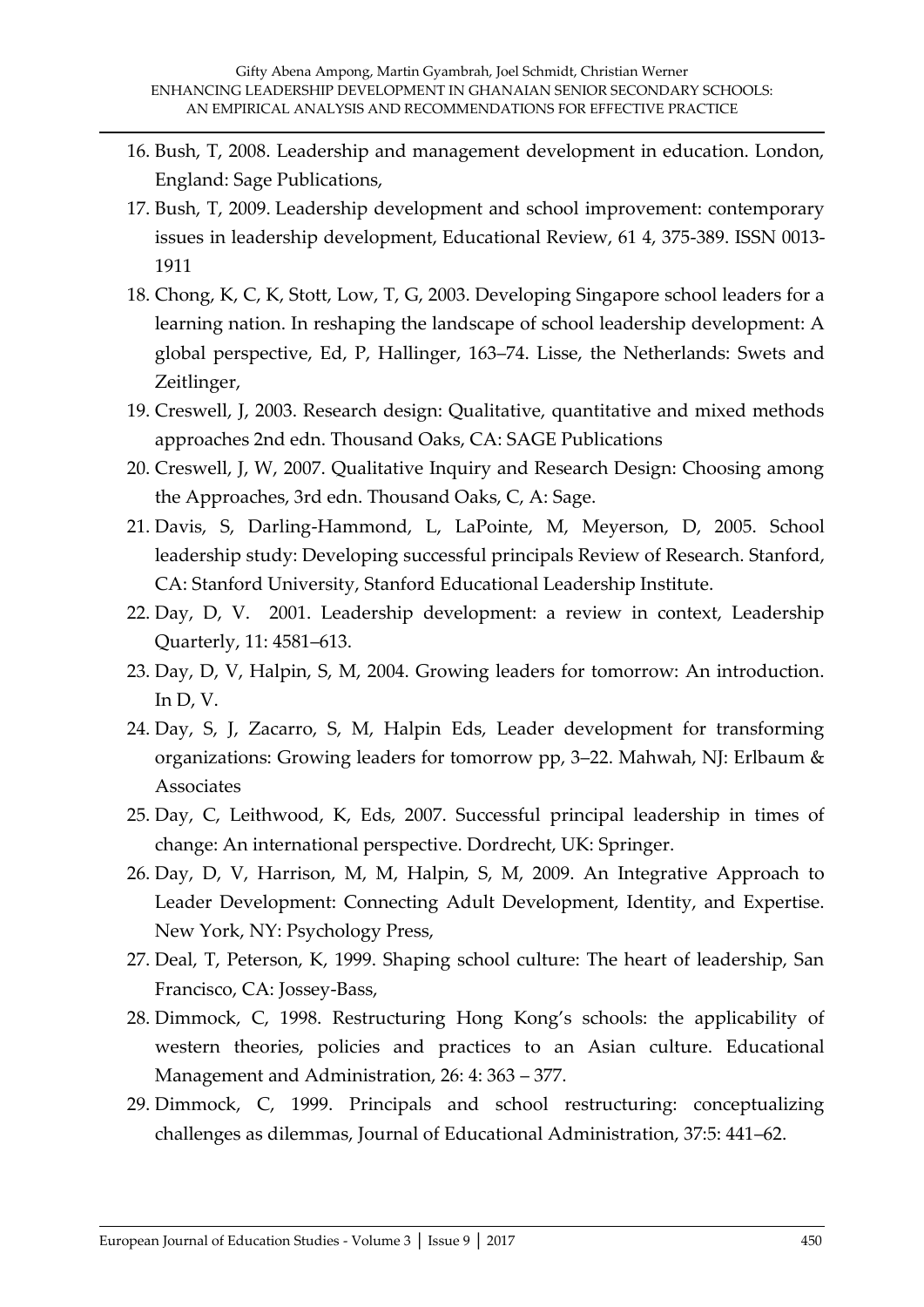- 30. Drath, W, McCauley, C, Palus, C, Van Velsor E, O'Connor, P, McGuire, J, 2008. Direction, alignment, commitment: toward a more integrative ontology of leadership, The Leadership Quarterly, 196:635–53.
- 31. Dressler, B, 2001. Charter School leadership, Education and Urban Society, 33 2, 170–85.
- 32. Eisenhardt, K, M, 1991. Better stories and better constructs: The case for rigor and comparative logic, Academy of Management review, 163:620-627.
- 33. Estyn, 2014. Twelve secondary school Improvement Journeys, Cardiff: Estyn. [Online]. Available from: [http://wwW,estyn.gov.uk/english/docViewer/297105.9/twelvesecondary-school](http://www,estyn.gov.uk/english/docViewer/297105.9/twelvesecondary-school%20improvement-%20journeys-december-2013)  improvement- [journeys-december-2013](http://www,estyn.gov.uk/english/docViewer/297105.9/twelvesecondary-school%20improvement-%20journeys-december-2013) [Accessed 20 October 2016]
- 34. Fiedler, F, 1967. A Theory of Leadership EffectivenesS, New York: McGraw-HilL,
- 35. Fletcher, J, K, Käufer, K, 2003. Shared leadership pp, 21-47. C, L, Pearce, J, A, Conger Eds. Thousand Oaks, CA: Sage.
- 36. Glynn, M, A, Defordy, R, 2010. Leadership through an organizational behavior lens: A look at the last half-century of research. In: Handbook of leadership theory and practice, N, Nohria and R, Khurana, Eds, Boston, MA: Harvard Business Press, pp: 119-158.
- 37. Goldring, E, Greenfield, W, 2002. Understanding the evolving concept of leadership to education: Roles, expectations, and dilemmas, Yearbook of the National Society for the Study of Education, 1011, 1-19.
- 38. Green, L, 2001. Practicing the art of leadership: A problem-based approach to implementing the ISLLC standards, Columbus, Ohio: Prentice-Hall.
- 39. Gronn, P, 1995. Greatness re-visited: The Current Obsession with Transformational Leadership, Leading Managing, 11: 14-27.
- 40. Hallinger, P, Murphy, J, 1985. Assessing the instructional management behaviour of principals, The Elementary School Journal, 862:217–47
- 41. Hargreaves, A, Fink, D, 2006. The Ripple Effect, Educational leadership, 638: 16- 20.
- 42. Harris, A, 2004. Distributed leadership and school improvement leading or misleading? Educational Management Administration Leadership, 321: 11-24.
- 43. Heifetz, R, A, Laurie, D, L, 1997. The work of leadership, Harvard business review, 75: 124-134.
- 44. Hersey, P, Blanchard, K, 1988. Management of Organizational Behavior: Utilizing Human Resources, Englewood Cliffs NJ: Prentice Hall International,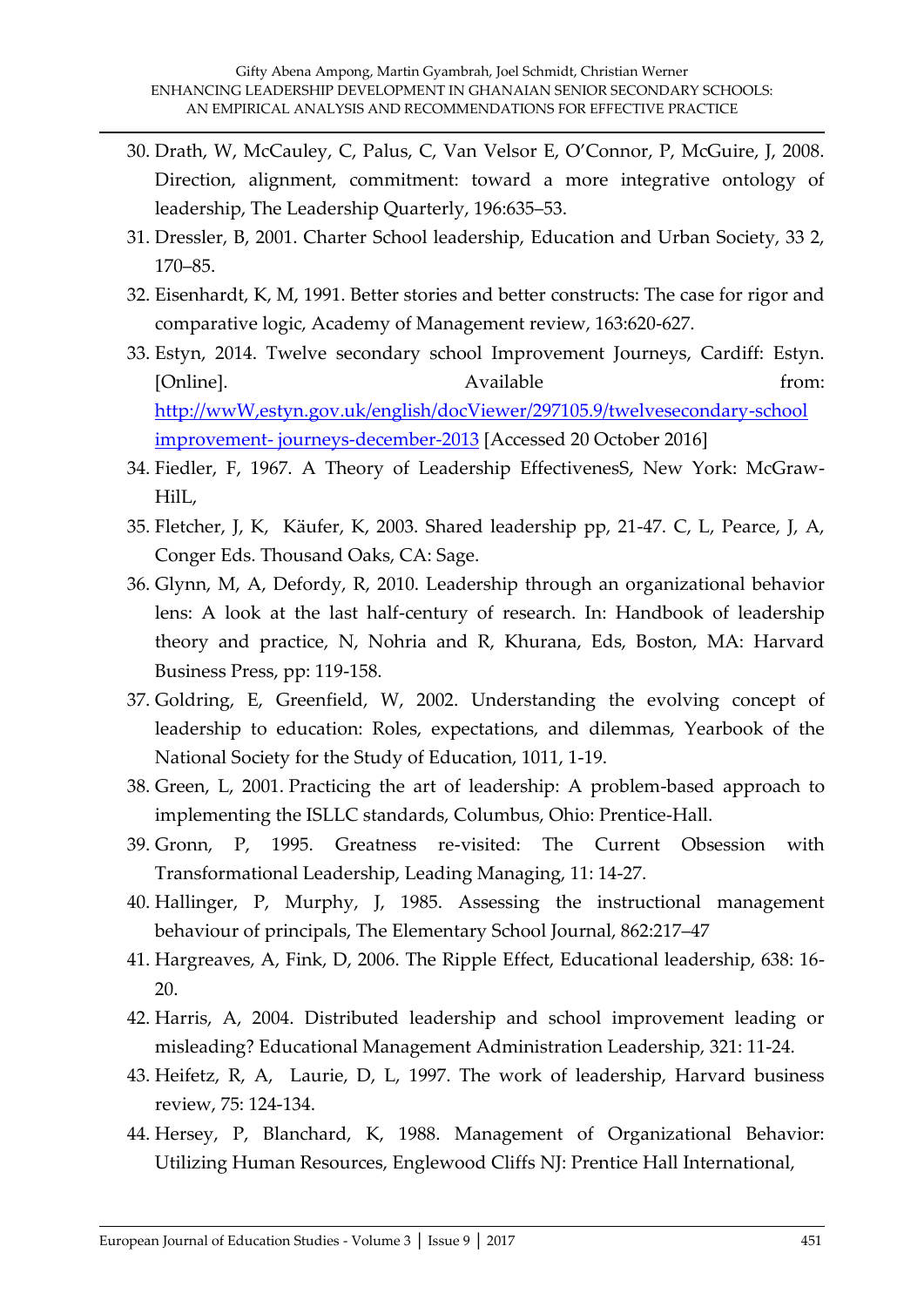- 45. Hill, P, 2001. What Principals Need to Know about Teaching and Learning, University of Melbourne, paper presented to the National College for School Leadership Think Tank, London.
- 46. Hirsh, W, Carter, A, 2002. New Directions in Management Development, IES Report 387, Brighton: Institute for Employment Studies,
- 47. Hooijberg, R, Bullis, R, C, Hunt, J, G, 1999. Behavioral complexity and the development of military leadership for the twenty-first century. Out-of-the-box leadership: Transforming the twenty-first-century army and other top performing organizations, 11: 1-130.
- 48. Johnston, J, Pickersgill, S, 1992. Personal and interpersonal aspects of effective team oriented headship in the primary school, Educational Management and Administration, 20: 4: 239–48.
- 49. Jones, S, Lefoe, G, Harvey, M, Ryland, K, 2012. Distributed leadership: a collaborative framework for academics, executives, and professionals in higher education. Journal of Higher Education Policy and Management, 341, 67-78.
- 50. Kvale, S, 2007. Doing Interviews, Sage, London
- 51. Keys, B, Wolfe, J, 1988. Management education and development: Current issues and emerging trends, Journal of Management, 142: 205-229.
- 52. Langely, N, Jacobs, M, M, 2014. 5 Essential Skills for Successful School Leaders; Moving from Good to Great, 2nd edn. Rowman Littlefield Publishers
- 53. Leithwood, K, Jantzi, D, Steinbach, R, 1999. Changing leadership for changing
- 54. Times, Open University Press, London.
- 55. Leithwood, K, Seashore L, K, Anderson, S, Wahlstrom, K, 2004. A, how leadership influences student learning: A review of research for the Learning from Leadership Project, New York, NY: The Wallace Foundation.
- 56. Leithwood, K, Seashore L, K, Anderson, S, Wahlstrom, K, 2004B. Executive Summary: How leadership influences student learning, New York, NY: The Wallace Foundation.
- 57. Leithwood, K, Day, C, Sammons, P, Harris, A, Hopkins, D, 2006. Seven strong claims about successful school leadership, Nottingham, National College for School Leadership
- 58. Martinez, R, 2002. Leadership practices and diversity in higher education: Transitional and transformational frameworks, Journal of Leadership Organizational Studies, 83:53.
- 59. Mayring, P, 2000. Qualitative Content Analysis [28 paragraphs]. Forum Qualitative Sozialforschung / Forum: Qualitative Social Research, 12, Art, 20, [http://nbnresolvinG,de/urn:nbn:de:0114-fqs0002204](http://nbnresolving.de/urn:nbn:de:0114-fqs0002204)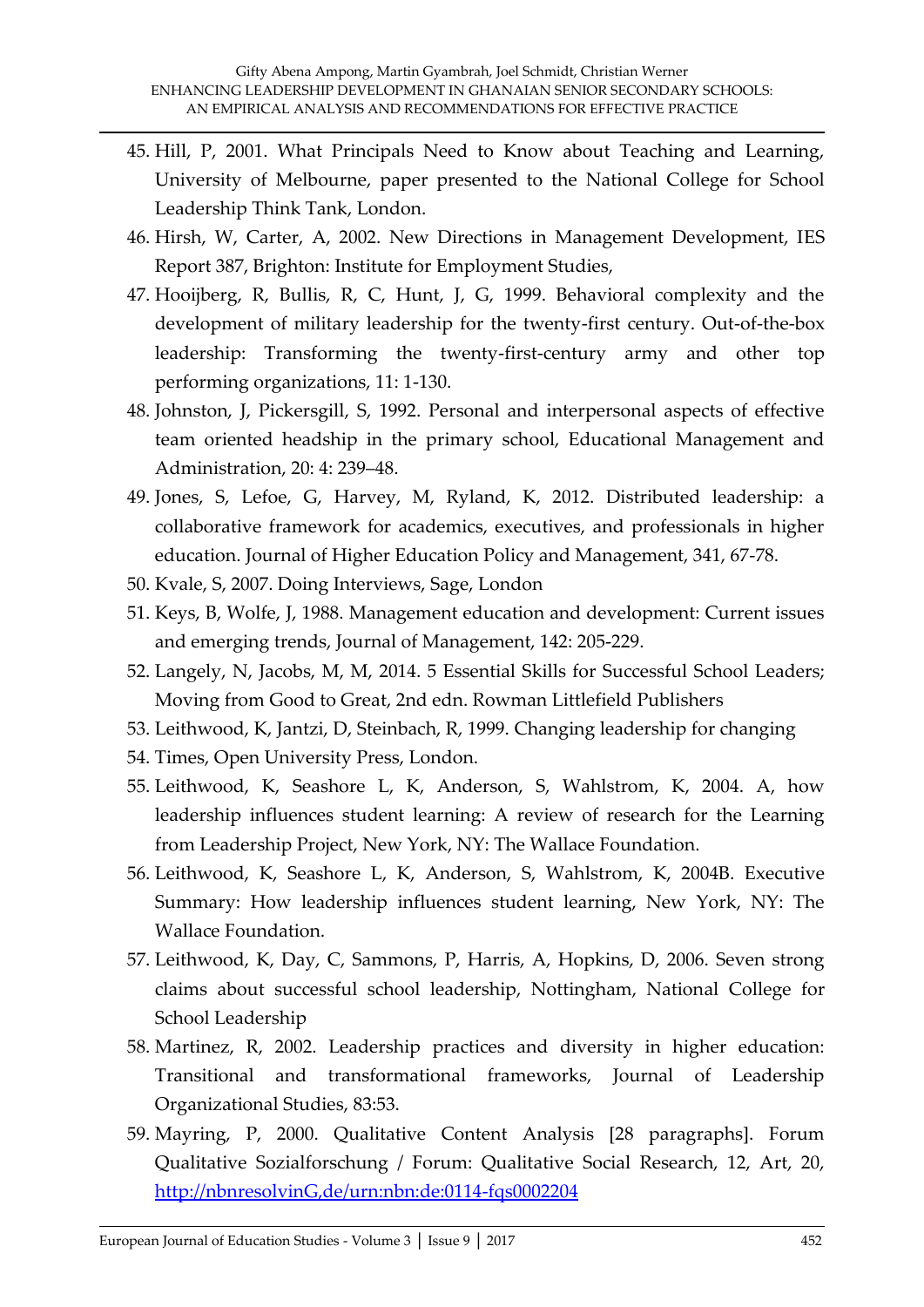- 60. McCauley, C, D, Moxley, R, S, Van Velsor, E. Eds,. 1998. The Center for Creative Leadership Handbook of Leadership Development, San Francisco, CA: Jossey-Bass,
- 61. Mulford, B, 2003A. School Leaders: Changing roles and impact on teacher and school effectiveness, Commissioned paper by the Education and Training Policy Division, OECD, for the Activity 'Attracting, Developing and Retaining Effective Teachers'. Paris: OECD, <http://www.oecd.org/dataoecd/61/61/2635399.pdf>
- 62. Mulford, B, 2003B. The role of school leadership in attracting and retaining teachers and promoting innovative schools and students, Commissioned paper by the Commonwealth Department of Education Science and Training for their 'Review of Teaching and Teacher Education'. [http://www,dest,gov.au/nr/rdonlyres/161eeec9-713a-40cd-](http://www,dest,gov.au/nr/rdonlyres/161eeec9-713a-40cd-9e872e5aca1e19a3/1661/leadership.pdf)[9e872e5aca1e19a3/1661/leadership.pdf](http://www,dest,gov.au/nr/rdonlyres/161eeec9-713a-40cd-9e872e5aca1e19a3/1661/leadership.pdf)
- 63. Mulford, B, 2007B. Successful school principalship in Tasmania, In C, Day, K, Leithwood, Eds, Making a difference: Successful school leadership in eight countries, London, Springer,
- 64. Murphy, J, Hallinger, P, 1992. The principal ship in an era of transformation. Journal of Educational Administration, 30:3:77–88.
- 65. Murphy, J, Louis, K, S, 1999. Handbook of research on educational administration. A project of the American Educational Research Association. Jossey-Bass, Inc, Publishers, 350 Sansome Street, San Francisco, CA 94104.
- 66. National College for School Leadership NCSL, 2006D. New models of headship: Secondary or special school executive heads, Nottingham: Author,
- 67. National College for School Leadership 2001B. Leadership Development Framework, Nottingham, NCSL,
- 68. Northouse, P, G, 2011. Introduction to leadership: Concept and practice. Thousand Oaks: Sage Publications, Inc,
- 69. Oduro, G, T, K 2009. The missing ingredient: head teacher leadership development in Sub-Saharan Africa, Commonwealth Education Partnerships,
- 70. Ofsted, The Office for Standards in Education, Children's Services and Skills, 2014. Framework for school inspection. Manchester, England, Retrieved from [http://wwW,ofsteD,gov.uk/resources/framework-for-school-inspection](http://www.ofsted.gov.uk/resources/framework-for-school-inspection) [Accessed 24 October 2016]
- 71. Patton, M, 1990. Qualitative evaluation and research methods pp, 169-186. Beverly Hills, CA: Sage.
- 72. Patton, M, Q. 2002. Qualitative research and evaluation methods 3rd edn. New Delhi: Sage.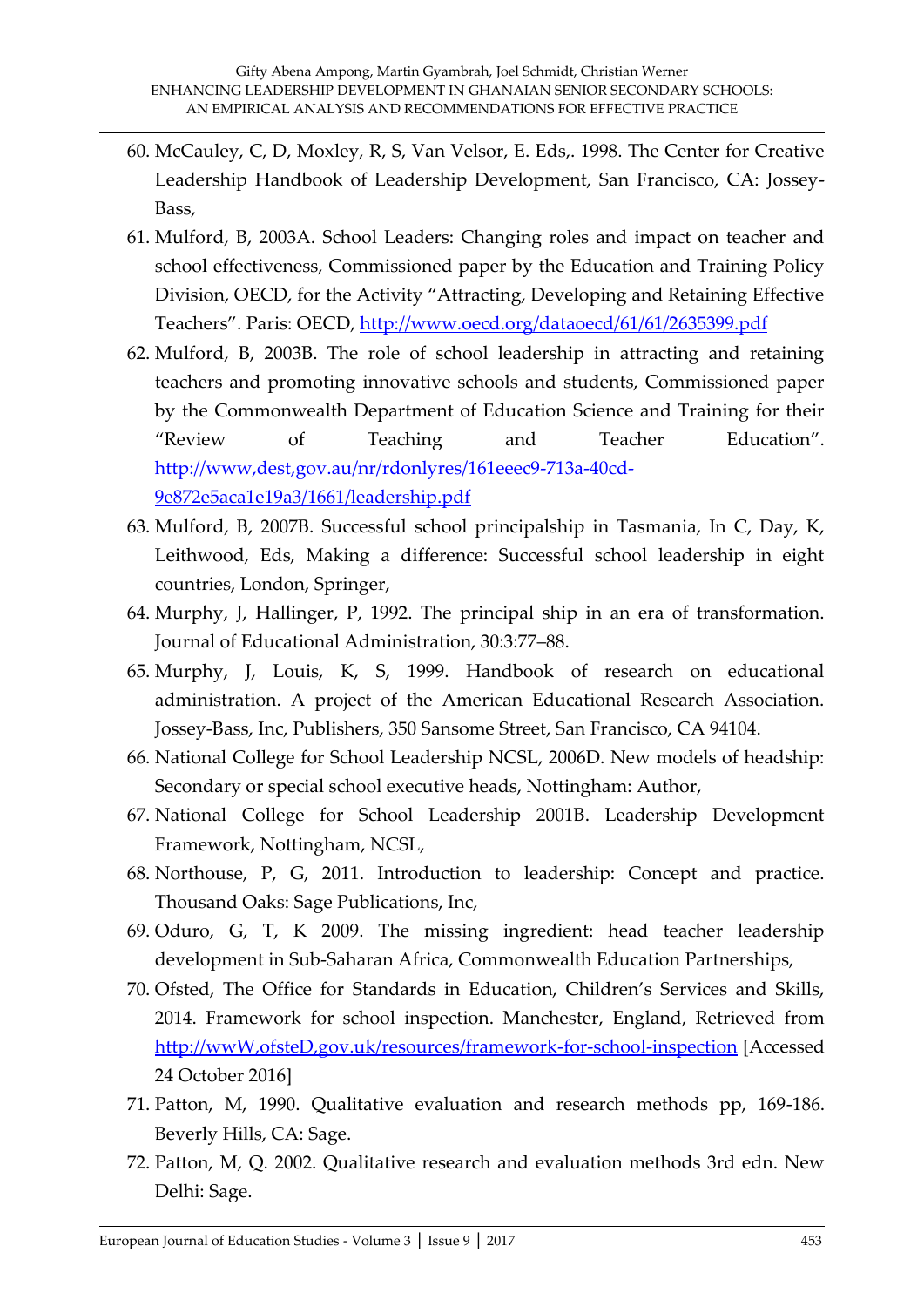- 73. Peterson, R, S, Smith, D, B, Martorana, P, V, Owens, P, D, 2003. The impact of chief executive officer personality on top management team dynamics, Journal of Applied Psychology, 88:795–808.
- 74. Pinder, C, C, 2008. Work motivation in organizational behavior, 2nd edn. New York; Psychology Press,
- 75. Southworth, G, 2002. Instructional leadership in schools: reflections and empirical evidence, School Leadership and Management, 22:1: 73–92.
- 76. Schleicher, A, 2012. Ed, Preparing Teachers and Developing School Leaders for the 21st Century: Lessons from around the World, OECD Publishing, <http://dx.doi.org/10.1787/9789264xxxxxx-en>
- 77. Starratt, R, J, 2001. Democratic leadership theory in later modernity: An oxymoron or ironic possibility? International Journal of Leadership in Education, 44:333-352.
- 78. Taylor, M, De Guerre, D, Gavin, J, Kass, R, 2002. Graduate Leadership Education for Dynamic Human Systems, Management Learning, 333:349-369.
- 79. West-Burnham, J, O'Sullivan, F, 1998. Leadership and Professional Development in Schools, London, Financial Times, Prentice Hall.
- 80. West-Burnham, J, 2001. Interpersonal leadership, NCSL Leading Edge Seminar, Nottingham, National College for School Leadership,
- 81. Zubeviel, T, 2012. Improving Educational Outcomes: The Leadership Imperative. Feature Article of Saturday, 17 March 2012. Retrieved on [https://www.ghanaweb.com](https://www.ghanaweb.com/)